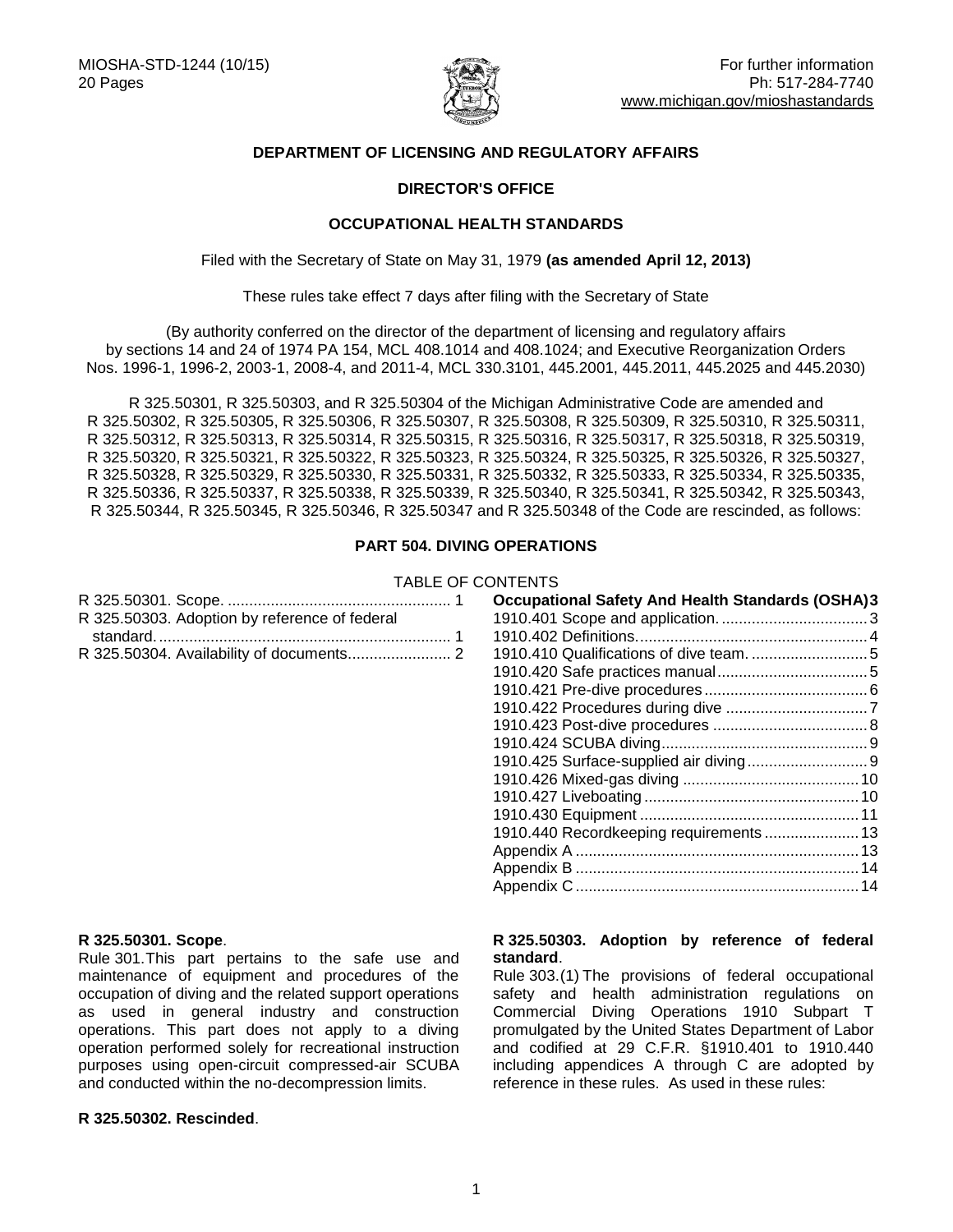(a) "Area Director," as used in 29 C.F.R.  $§1910.401(b)(1)$  and  $(b)(2)$ , means Director of the Michigan Occupational Safety and Health Administration.

(b) "Assistant Secretary," as used in 29 C.F.R. §1910.440(b)(1), means Director of the Department of Licensing and Regulatory Affairs.

(c) "§1910.101," referenced in 29 C.F.R. §1910.430(e)(1), means General Industry Safety Standard Part 69 "Compressed Gases: Acetylene, Hydrogen, Oxygen, and Nitrous Oxide," R 408.16902, which adopts the provisions of 29 C.F.R. §1910.101.

(d) "§1910.109," referenced in 29 C.F.R. §1910.422(h)(1), means General Industry Safety Standard Part 55 "Explosives and Blasting Agents," R 408.15501, which adopts the provisions of 29 CFR §1910.109.

(e) "§1910.169," referenced in 29 C.F.R. §1910.430(e)(1), means General Industry Safety Standard Part 93 "Air Receivers," R 408.19301, which adopts the provisions of 29 CFR §1910.169.

(f) "§1910.1020," referenced in 29 C.F.R. §1910.440(b)(4), means Occupational Health Standard Part 470 "Employee Medical Records and Trade Secrets," R 325.3451 to R 325.3476.

(g) "§1926.912," referenced in 29 C.F.R. §1910.422(h)(1), means Construction Safety Standard Part 27 "Blasting and Use of Explosives," R 408.42701 to R 408.42799.

#### <span id="page-1-0"></span>**R 325.50304. Availability of documents**.

Rule 304.(1) The federal regulation adopted by reference in these rules is available without cost as of the time of adoption of these rules from the United States Department of Labor, OSHA, 315 West Allegan, Room 315, Lansing, Michigan 48933, or via the internet at website: [www.osha.gov,](http://www.osha.gov/) or from the Michigan Department of Licensing and Regulatory Affairs, MIOSHA Standards Section, P.O. Box 30643, Lansing, Michigan 48909-8143.

(2) The following Michigan occupational safety and health standards are referenced in these rules. Up to 5 copies of these standards may be obtained at no charge from the Michigan Department of Licensing and Regulatory Affairs, MIOSHA Standards Section, 7150 Harris Drive, P.O. Box 30643, Lansing, Michigan, 48909-8143 or via the internet at website: [www.michigan.gov/mioshastandards.](http://www.michigan.gov/mioshastandards) For quantities greater than 5, the cost, as of the time of adoption of these rules, is 4 cents per page.

(a) Construction Safety Standard Part 27 "Blasting and Use of Explosives," R 408.42701 to R 408.42799.

(b) General Industry Safety Standard Part 55 "Explosives and Blasting Agents," R 408.15501.

(c) General Industry Safety Standard Part 69 "Compressed Gases: Acetylene, Hydrogen, Oxygen, and Nitrous Oxide," R 408.16902.

(d) General Industry Safety Standard Part 93 "Air Receivers," R 408.19301.

(e) Occupational Health Standard Part 470 "Employee Medical Records and Trade Secrets," R 325.3451 to R 325.3476.

#### **R 325.50305 to R 325.50348. Rescinded.**

#### **Note: Construction Safety Standard Part 31 Diving Operations – Rescinded as of April 19, 2013**

Rules: R 408.43101, R 408.43103, R 408.43104, R 408.43105, R 408.43106, R 408.43107, R 408.43109, R 408.43111, R 408.43112, R 408.43113, R 408.43114, R 408.43121, R 408.43122, R 408.43123, R 408.43124, R 408.43125, R 408.43126, R 408.43127, R 408.43131, R 408.43132, R 408.43133, R 408.43134, R 408.43141, R 408.43142, R 408.43145, R 408.43146, R 408.43151, R 408.43152, R 408.43153, R 408.43154, R 408.43155, R 408.43156, R 408.43157, R 408.43158, R 408.43161, and R 408.43162 of the Michigan Administrative Code are rescinded, as amended April 12, 2013

#### **Note: General Industry Safety Standard Part 79 Diving Operations – Rescinded as of April 19, 2013**

Rules: R 408.17901, R 408.17903, R 408.17904, R 408.17905, R 408.17906, R 408.17907, R 408.17909, R 408.17911, R 408.17912, R 408.17913, R 408.17914, R 408.17921, R 408.17922, R 408.17923, R 408.17924, R 408.17925, R 408.17926, R 408.17927, R 408.17931, R 408.17932, R 408.17933, R 408.17934, R 408.17941, R 408.17942, R 408.17945, R 408.17946, R 408.17951, R 408.17952, R 408.17953, R 408.17954, R 408.17955, R 408.17956, R 408.17957, R 408.17958, R 408.17961, and R 408.17962 of the Michigan Administrative Code are rescinded, as amended April 12, 2013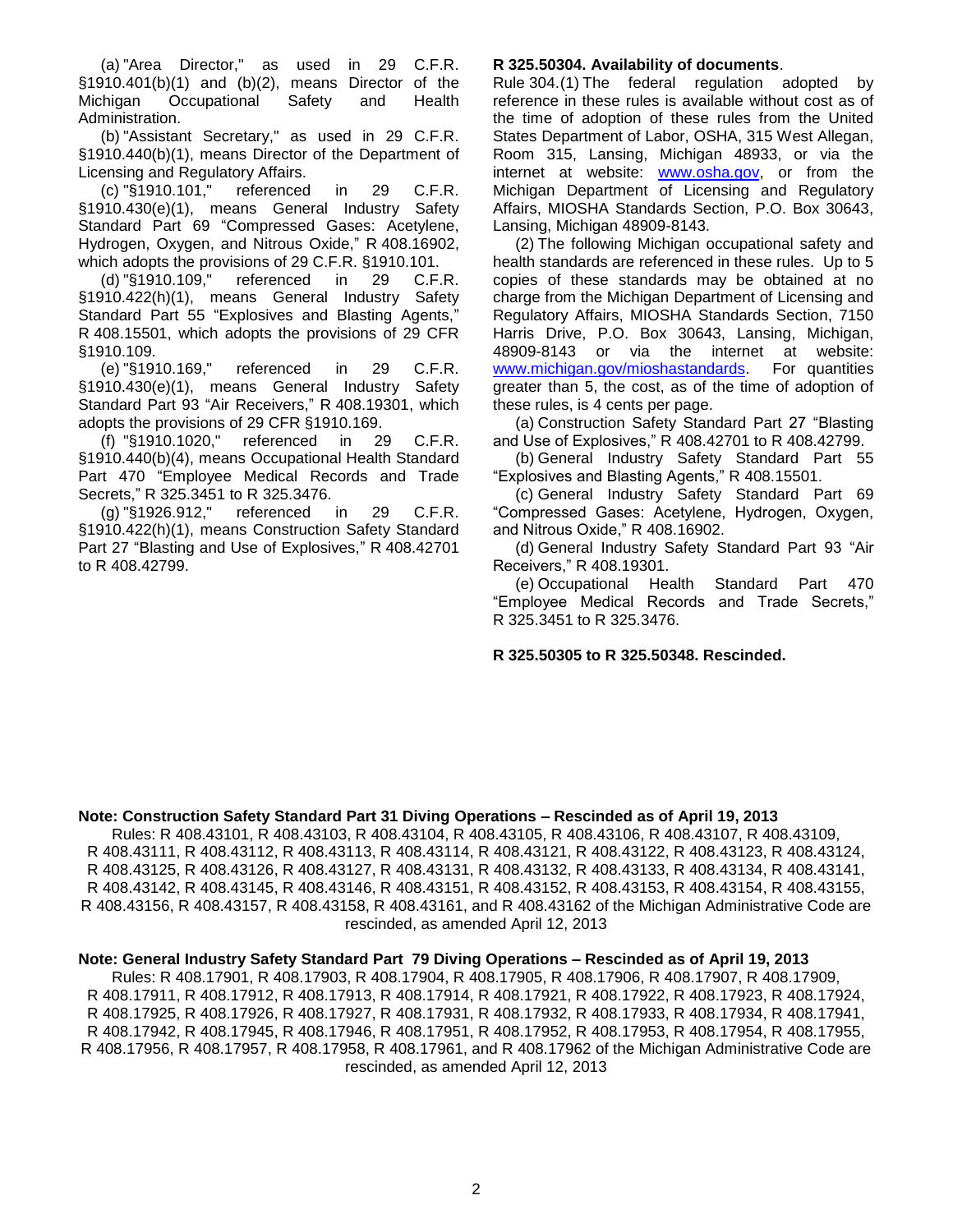### **OCCUPATIONAL SAFETY AND HEALTH STANDARDS**

#### **1910.401 SCOPE AND APPLICATION.**

#### <span id="page-2-1"></span><span id="page-2-0"></span>**1910.401(a) Scope.**

(1) This subpart (standard) applies to every place of employment within the waters of the United States, or within any State, the District of Columbia, the Commonwealth of Puerto Rico, the Virgin Islands, American Samoa, Guam, the Trust Territory of the Pacific Islands, Wake Island, Johnston Island, the Canal Zone, or within the Outer Continental Shelf lands as defined in the Outer Continental Shelf Lands Act (67 Stat. 462, 43 U.S.C. 1331), where diving and related support operations are performed.

(2) This standard applies to diving and related support operations conducted in connection with all types of work and employments, including general industry, construction, ship repairing, shipbuilding, shipbreaking and longshoring. However, this standard does not apply to any diving operation:

(i) Performed solely for instructional purposes, using open-circuit, compressed-air SCUBA and conducted within the no-decompression limits;

(ii) Performed solely for search, rescue, or related public safety purposes by or under the control of a governmental agency; or

(iii)Governed by 45 CFR Part 46 (Protection of Human Subjects, U.S. Department of Health and Human Services) or equivalent rules or regulations established by another federal agency, which regulate research, development, or related purposes involving human subjects.

(iv)Defined as scientific diving and which is under the direction and control of a diving program containing at least the following elements:

(A)Diving safety manual which includes at a minimum: Procedures covering all diving operations specific to the program; procedures for emergency care, including recompression and evacuation; and criteria for diver training and certification.

(B)Diving control (safety) board, with the majority of its members being active divers, which shall at a minimum have the authority to: Approve and monitor diving projects; review and revise the diving safety manual; assure compliance with the manual; certify the depths to which a diver has been trained; take disciplinary action for unsafe practices; and, assure adherence to the buddy system (a diver is accompanied by and is in continuous contact with another diver in the water) for SCUBA diving.

(3) Alternative requirements for recreational diving instructors and diving guides. Employers of recreational diving instructors and diving guides are not required to comply with the decompression-chamber requirements specified by paragraphs (b)(2) and (c)(3)(iii) of § 1910.423 and paragraph (b)(1) of § 1910.426 when they meet all of the following conditions:

(i) The instructor or guide is engaging solely in recreational diving instruction or dive-guiding operations;

(ii) The instructor or guide is diving within the no-decompression limits in these operations;

(iii)The instructor or guide is using a nitrox breathing-gas mixture consisting of a high percentage of oxygen (more than 22% by volume) mixed with nitrogen;

(iv)The instructor or guide is using an open-circuit, semi-closed-circuit, or closed-circuit self-contained underwater breathing apparatus (SCUBA); and

(v) The employer of the instructor or guide is complying with all requirements of Appendix C of this subpart.

#### **1910.401(b) Application in emergencies.**

An employer may deviate from the requirements of this standard to the extent necessary to prevent or minimize a situation which is likely to cause death, serious physical harm, or major environmental damage, provided that the employer:

(1) Notifies the Area Director, Occupational Safety and Health Administration within 48 hours of the onset of the emergency situation indicating the nature of the emergency and extent of the deviation from the prescribed regulations; and

(2) Upon request from the Area Director, submits such information in writing.

#### **1910.401(c) Employer obligation.**

The employer shall be responsible for compliance with:

(1) All provisions of this standard of general applicability; and

(2) All requirements pertaining to specific diving modes to the extent diving operations in such modes are conducted.

[42 FR 37668, July 22, 1977, as amended at 47 FR 53365, Nov. 26, 1982; 58 FR 35310, June 30, 1993; 69 FR 7363, Feb. 17, 2004]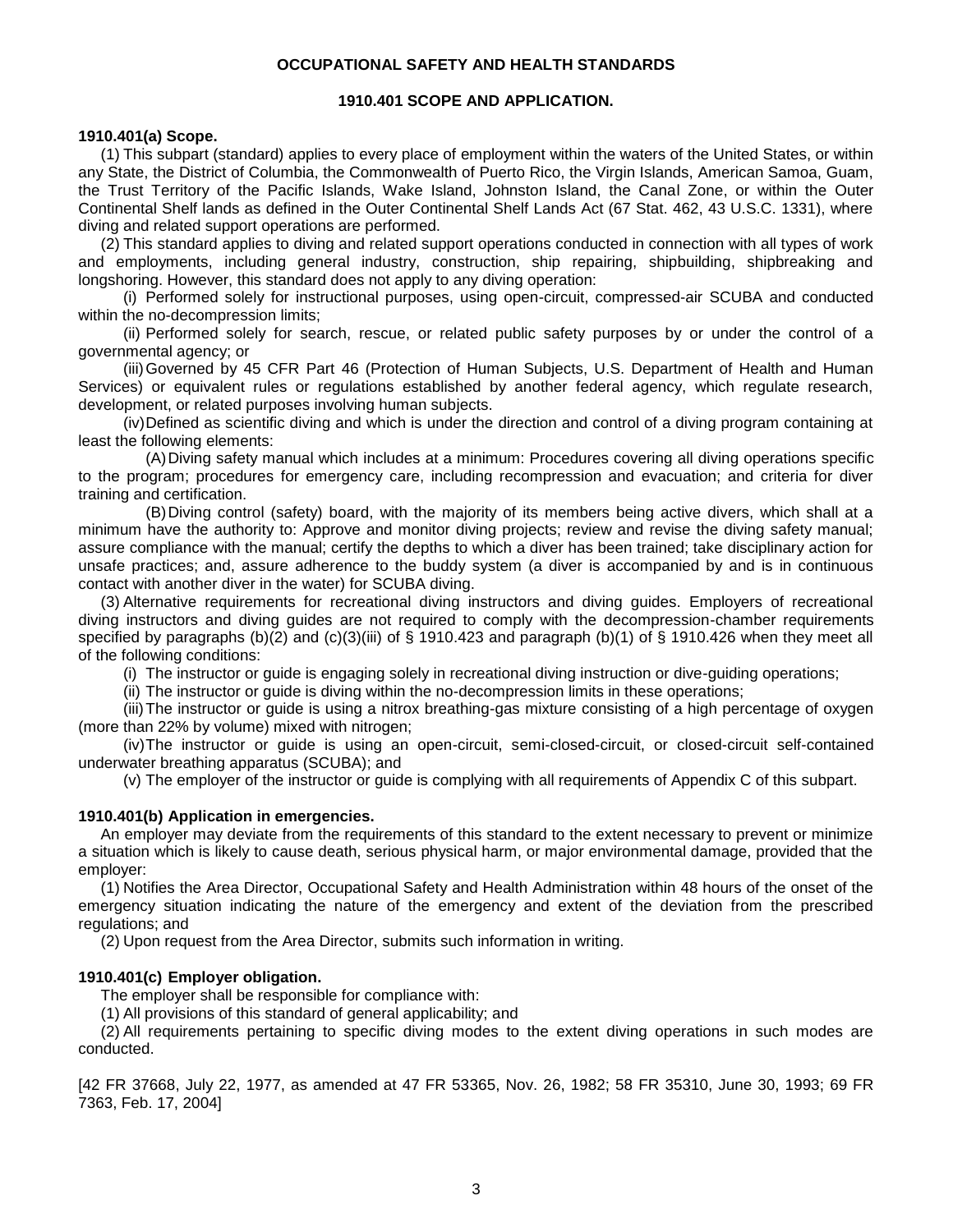<span id="page-3-0"></span>As used in this standard, the listed terms are defined as follows:

**Acfm:** Actual cubic feet per minute.

**ASME Code or equivalent:** ASME (American Society of Mechanical Engineers) Boiler and Pressure Vessel Code, Section VIII, or an equivalent code which the employer can demonstrate to be equally effective.

**ATA:** Atmosphere absolute.

**Bell:** An enclosed compartment, pressurized (closed bell) or unpressurized (open bell), which allows the diver to be transported to and from the underwater work area and which may be used as a temporary refuge during diving operations.

**Bottom time:** The total elapsed time measured in minutes from the time when the diver leaves the surface in descent to the time that the diver begins ascent.

**Bursting pressure:** The pressure at which a pressure containment device would fail structurally.

**Cylinder:** A pressure vessel for the storage of gases.

**Decompression chamber:** A pressure vessel for human occupancy such as a surface decompression chamber, closed bell, or deep diving system used to decompress divers and to treat decompression sickness.

**Decompression sickness:** A condition with a variety of symptoms which may result from gas or bubbles in the tissues of divers after pressure reduction.

**Decompression table:** A profile or set of profiles of depth-time relationships for ascent rates and breathing mixtures to be followed after a specific depth-time exposure or exposures.

**Dive-guiding operations** means leading groups of sports divers, who use an open-circuit, semi-closed-circuit, or closed-circuit self-contained underwater breathing apparatus, to local undersea diving locations for recreational purposes.

**Dive location:** A surface or vessel from which a diving operation is conducted.

**Dive-location reserve breathing gas:** A supply system of air or mixed-gas (as appropriate) at the dive location which is independent of the primary supply system and sufficient to support divers during the planned decompression.

**Dive team:** Divers and support employees involved in a diving operation, including the designated person-incharge.

**Diver:** An employee working in water using underwater apparatus which supplies compressed breathing gas at the ambient pressure.

**Diver-carried reserve breathing gas:** A diver-carried supply of air or mixed gas (as appropriate) sufficient under standard operating conditions to allow the diver to reach the surface, or another source of breathing gas, or to be reached by a standby diver.

**Diving mode:** A type of diving requiring specific equipment, procedures and techniques (SCUBA, surfacesupplied air, or mixed gas).

**Fsw:** Feet of seawater (or equivalent static pressure head).

**Heavy gear:** Diver-worn deep-sea dress including helmet, breastplate, dry suit, and weighted shoes.

**Hyperbaric conditions:** Pressure conditions in excess of surface pressure.

**Inwater stage:** A suspended underwater platform which supports a diver in the water.

**Liveboating:** The practice of supporting a surfaced-supplied air or mixed gas diver from a vessel which is underway.

**Mixed-gas diving:** A diving mode in which the diver is supplied in the water with a breathing gas other than air.

**No-decompression limits:** The depth-time limits of the "no-decompression limits and repetitive dive group designation table for no-decompression air dives", U.S. Navy Diving Manual or equivalent limits which the employer can demonstrate to be equally effective.

**Psi(g):** Pounds per square inch (gauge).

**Recreational diving instruction** means training diving students in the use of recreational diving procedures and the safe operation of diving equipment, including an open-circuit, semi-closed-circuit, or closed-circuit selfcontained underwater breathing apparatus, during dives.

**Scientific diving** means diving performed solely as a necessary part of a scientific, research, or educational activity by employees whose sole purpose for diving is to perform scientific research tasks. Scientific diving does not include performing any tasks usually associated with commercial diving such as: Placing or removing heavy objects underwater; inspection of pipelines and similar objects; construction; demolition; cutting or welding; or the use of explosives.

**SCUBA diving:** A diving mode independent of surface supply in which the diver uses open circuit self-contained underwater breathing apparatus.

**Standby diver:** A diver at the dive location available to assist a diver in the water.

**Surface-supplied air diving:** A diving mode in which the diver in the water is supplied from the dive location with compressed air for breathing.

**Treatment table:** A depth-time and breathing gas profile designed to treat decompression sickness.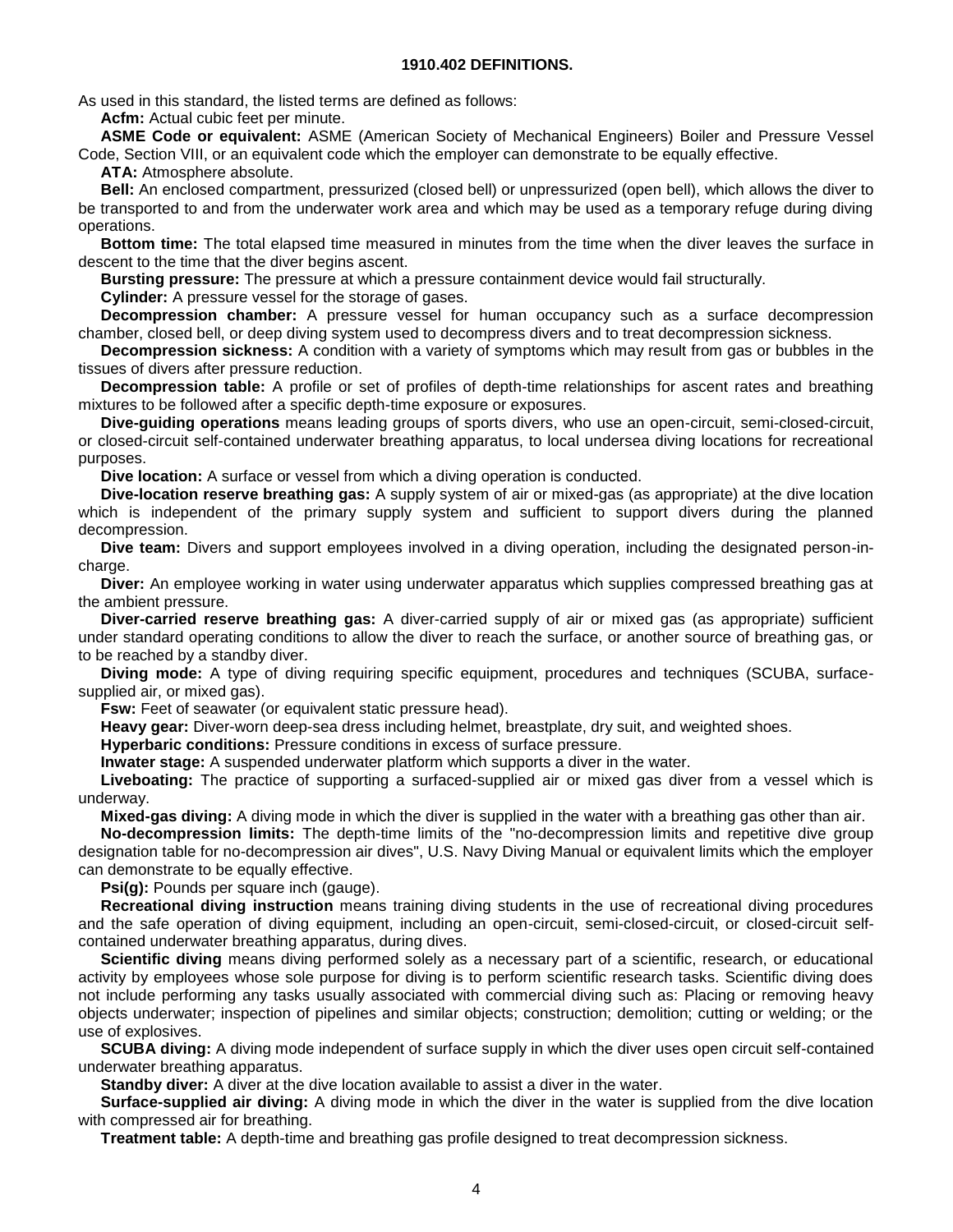**Umbilical:** The composite hose bundle between a dive location and a diver or bell, or between a diver and a bell, which supplies the diver or bell with breathing gas, communications, power, or heat as appropriate to the diving mode or conditions, and includes a safety line between the diver and the dive location.

**Volume tank:** A pressure vessel connected to the outlet of a compressor and used as an air reservoir.

**Working pressure:** The maximum pressure to which a pressure containment device may be exposed under standard operating conditions.

[42 FR 37668, July 22, 1977, as amended at 47 FR 53365, Nov. 26, 1982; 69 FR 7363, Feb. 17, 2004]

### **1910.410 QUALIFICATIONS OF DIVE TEAM.**

#### <span id="page-4-0"></span>**1910.410(a) General.**

(1) Each dive team member shall have the experience or training necessary to perform assigned tasks in a safe and healthful manner.

(2) Each dive team member shall have experience or training in the following:

(i) The use of tools, equipment and systems relevant to assigned tasks;

- (ii) Techniques of the assigned diving mode: and
- (iii)Diving operations and emergency procedures.

(3) All dive team members shall be trained in cardiopulmonary resuscitation and first aid (American Red Cross standard course or equivalent).

(4) Dive team members who are exposed to or control the exposure of others to hyperbaric conditions shall be trained in diving-related physics and physiology.

#### **1910.410(b) Assignments.**

(1) Each dive team member shall be assigned tasks in accordance with the employee's experience or training, except that limited additional tasks may be assigned to an employee undergoing training provided that these tasks are performed under the direct supervision of an experienced dive team member.

(2) The employer shall not require a dive team member to be exposed to hyperbaric conditions against the employee's will, except when necessary to complete decompression or treatment procedures.

(3) The employer shall not permit a dive team member to dive or be otherwise exposed to hyperbaric conditions for the duration of any temporary physical impairment or condition which is known to the employer and is likely to affect adversely the safety or health of a dive team member.

#### **1910.410(c) Designated person-in-charge.**

(1) The employer or an employee designated by the employer shall be at the dive location in charge of all aspects of the diving operation affecting the safety and health of dive team members.

(2) The designated person-in-charge shall have experience and training in the conduct of the assigned diving operation.

### **1910.420 SAFE PRACTICES MANUAL**

#### <span id="page-4-1"></span>**1910.42[0\(a\)](http://www.osha.gov/pls/oshaweb/owalink.query_links?src_doc_type=STANDARDS&src_unique_file=1910_0420&src_anchor_name=1910.420(a)) General.**

The employer shall develop and maintain a safe practices manual which shall be made available at the dive location to each dive team member.

#### **1910.420(b) Contents.**

(1) The safe practices manual shall contain a copy of this standard and the employer's policies for implementing the requirements of this standard.

- (2) For each diving mode engaged in, the safe practices manual shall include:
	- (i) Safety procedures and checklists for diving operations;
	- (ii) Assignments and responsibilities of the dive team members;
	- (iii) Equipment procedures and checklists; and

(iv) Emergency procedures for fire, equipment failure, adverse environmental conditions, and medical illness and injury.

[42 FR 37668, July 22, 1977, as amended at 49 FR 18295, Apr. 30, 1984; 61 FR 5507, Feb. 13, 1996]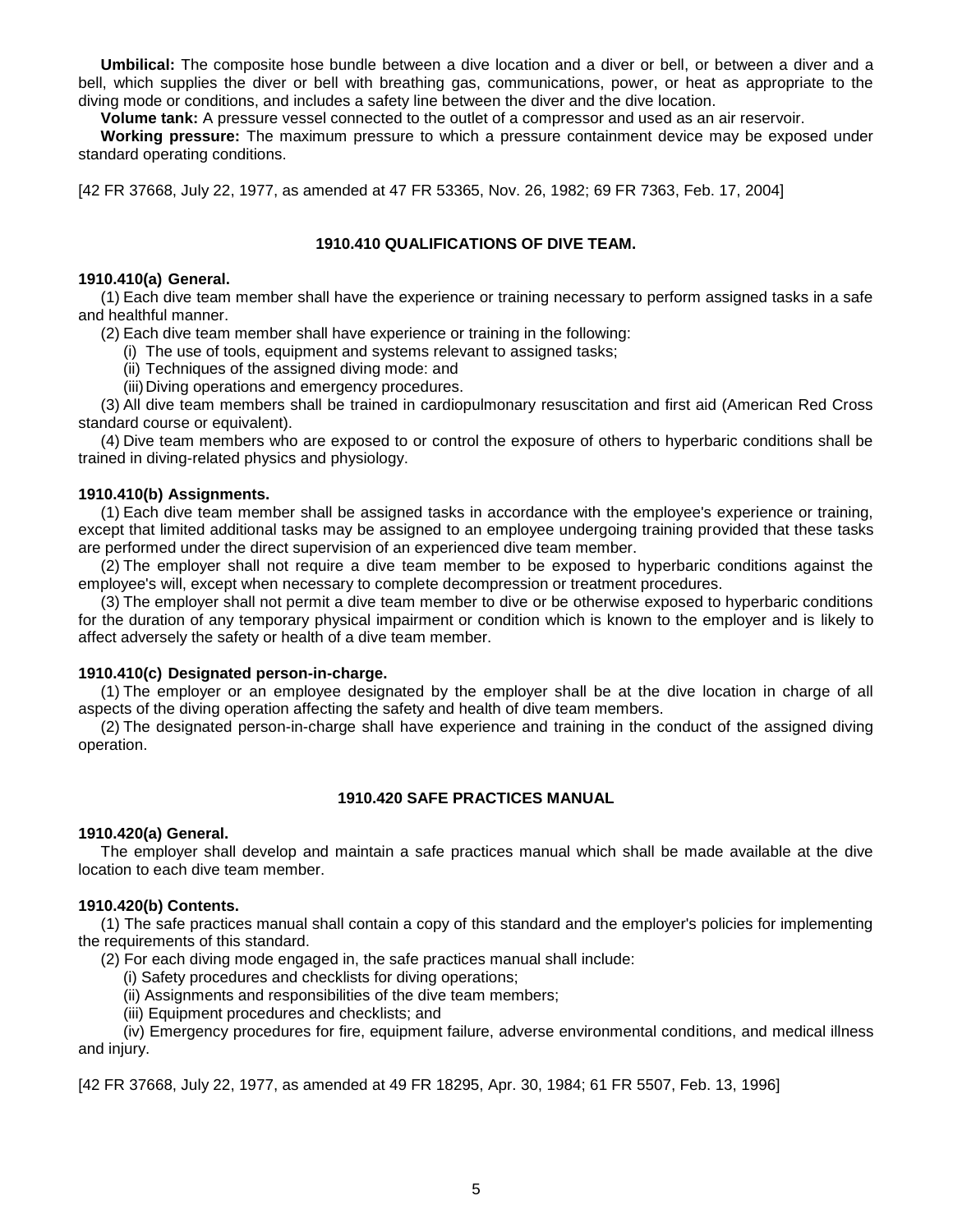### **1910.421 PRE-DIVE PROCEDURES**

### <span id="page-5-0"></span>**1910.421(a) General.**

The employer shall comply with the following requirements prior to each diving operation, unless otherwise specified.

### **1910.42[1\(b\)](http://www.osha.gov/pls/oshaweb/owalink.query_links?src_doc_type=STANDARDS&src_unique_file=1910_0421&src_anchor_name=1910.421(b)) Emergency aid.**

A list shall be kept at the dive location of the telephone or call numbers of the following:

(1) An operational decompression chamber (if not at the dive location);

- (2) Accessible hospitals;
- (3) Available physicians;
- (4) Available means of transportation; and
- (5) The nearest U.S. Coast Guard Rescue Coordination Center.

### **1910.421(c) First aid supplies.**

(1) A first aid kit appropriate for the diving operation and approved by a physician shall be available at the dive location.

(2) When used in a decompression chamber or bell, the first aid kit shall be suitable for use under hyperbaric conditions.

(3) In addition to any other first aid supplies, an American Red Cross standard first aid handbook or equivalent, and a bag-type manual resuscitator with transparent mask and tubing shall be available at the dive location.

### **1910.421(d) Planning and assessment.**

Planning of a diving operation shall include an assessment of the safety and health aspects of the following:

- (1) Diving mode;
- (2) Surface and underwater conditions and hazards;
- (3) Breathing gas supply (including reserves);
- (4) Thermal protection;
- (5) Diving equipment and systems;

(6) Dive team assignments and physical fitness of dive team members (including any impairment known to the employer);

- (7) Repetitive dive designation or residual inert gas status of dive team members;
- (8) Decompression and treatment procedures (including altitude corrections); and
- (9) Emergency procedures.

### **1910.421(e) Hazardous activities.**

To minimize hazards to the dive team, diving operations shall be coordinated with other activities in the vicinity which are likely to interfere with the diving operation.

### **[1910.421\(f\)](http://www.osha.gov/pls/oshaweb/owalink.query_links?src_doc_type=STANDARDS&src_unique_file=1910_0421&src_anchor_name=1910.421(f)) Employee briefing.**

- (1) Dive team members shall be briefed on:
	- (i) The tasks to be undertaken;
	- (ii) Safety procedures for the diving mode;
	- (iii) Any unusual hazards or environmental conditions likely to affect the safety of the diving operation; and
	- (iv) Any modifications to operating procedures necessitated by the specific diving operation.

(2) Prior to making individual dive team member assignments, the employer shall inquire into the dive team member's current state of physical fitness, and indicate to the dive team member the procedure for reporting physical problems or adverse physiological effects during and after the dive.

### **1910.421(g) Equipment inspection.**

The breathing gas supply system including reserve breathing gas supplies, masks, helmets, thermal protection, and bell handling mechanism (when appropriate) shall be inspected prior to each dive.

### **[1910.421\(h\)](http://www.osha.gov/pls/oshaweb/owalink.query_links?src_doc_type=STANDARDS&src_unique_file=1910_0421&src_anchor_name=1910.421(h)) Warning signal.**

When diving from surfaces other than vessels in areas capable of supporting marine traffic, a rigid replica of the international code flag "A" at least one meter in height shall be displayed at the dive location in a manner which allows all-round visibility, and shall be illuminated during night diving operations.

[42 FR 37668, July 22, 1977, as amended at 47 FR 14706, Apr. 6, 1982; 54 FR 24334, June 7. 1989; 61 FR 5507, Feb. 13, 1996]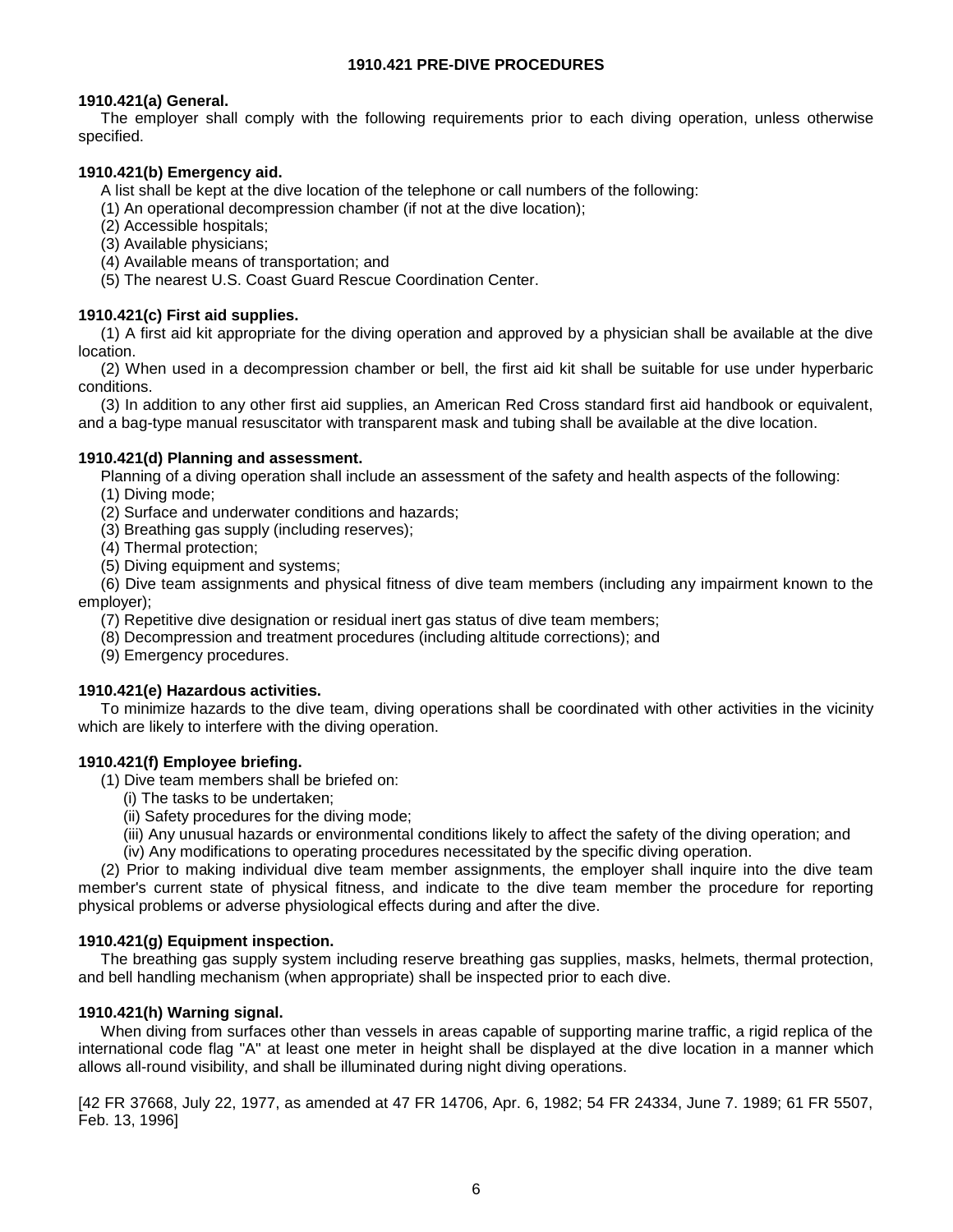# **1910.422 PROCEDURES DURING DIVE**

### <span id="page-6-0"></span>**1910.422(a) General.**

The employer shall comply with the following requirements which are applicable to each diving operation unless otherwise specified.

# **1910.422(b) Water entry and exit.**

(1) A means capable of supporting the diver shall be provided for entering and exiting the water.

(2) The means provided for exiting the water shall extend below the water surface.

(3) A means shall be provided to assist an injured diver from the water or into a bell.

### **1910.422(c) Communications.**

(1) An operational two-way voice communication system shall be used between:

(i) Each surface-supplied air or mixed-gas diver and a dive team member at the dive location or bell (when provided or required); and

(ii) The bell and the dive location.

(2) An operational, two-way communication system shall be available at the dive location to obtain emergency assistance.

# **1910.422(d) Decompression tables.**

Decompression, repetitive, and no-decompression tables (as appropriate) shall be at the dive location.

### **[1910.422\(e\)](http://www.osha.gov/pls/oshaweb/owalink.query_links?src_doc_type=STANDARDS&src_unique_file=1910_0422&src_anchor_name=1910.422(e)) Dive profiles.**

A depth-time profile, including when appropriate any breathing gas changes, shall be maintained for each diver during the dive including decompression.

### **1910.422(f) Hand-held power tools and equipment.**

(1) Hand-held electrical tools and equipment shall be de-energized before being placed into or retrieved from the water.

(2) Hand-held power tools shall not be supplied with power from the dive location until requested by the diver.

### **1910.422(g) Welding and burning.**

(1) A current supply switch to interrupt the current flow to the welding or burning electrode shall be:

(i) Tended by a dive team member in voice communication with the diver performing the welding or burning; and

(ii) Kept in the open position except when the diver is welding or burning.

(2) The welding machine frame shall be grounded.

(3) Welding and burning cables, electrode holders, and connections shall be capable of carrying the maximum current required by the work, and shall be properly insulated.

(4) Insulated gloves shall be provided to divers performing welding and burning operations.

(5) Prior to welding or burning on closed compartments, structures or pipes, which contain a flammable vapor or in which a flammable vapor may be generated by the work, they shall be vented, flooded, or purged with a mixture of gases which will not support combustion.

### **1910.422(h) Explosives.**

(1) Employers shall transport, store, and use explosives in accordance with this section and the applicable provisions of 1910.109 and 1926.912 of Title 29 of the Code of Federal Regulations.

(2) Electrical continuity of explosive circuits shall not be tested until the diver is out of the water.

(3) Explosives shall not be detonated while the diver is in the water.

### **1910.422(i) Termination of dive.**

The working interval of a dive shall be terminated when:

(1) A diver requests termination;

(2) A diver fails to respond correctly to communications or signals from a dive team member;

(3) Communications are lost and can not be quickly re-established between the diver and a dive team member at the dive location, and between the designated person-in-charge and the person controlling the vessel in liveboating operations; or

(4) A diver begins to use diver-carried reserve breathing gas or the dive-location reserve breathing gas.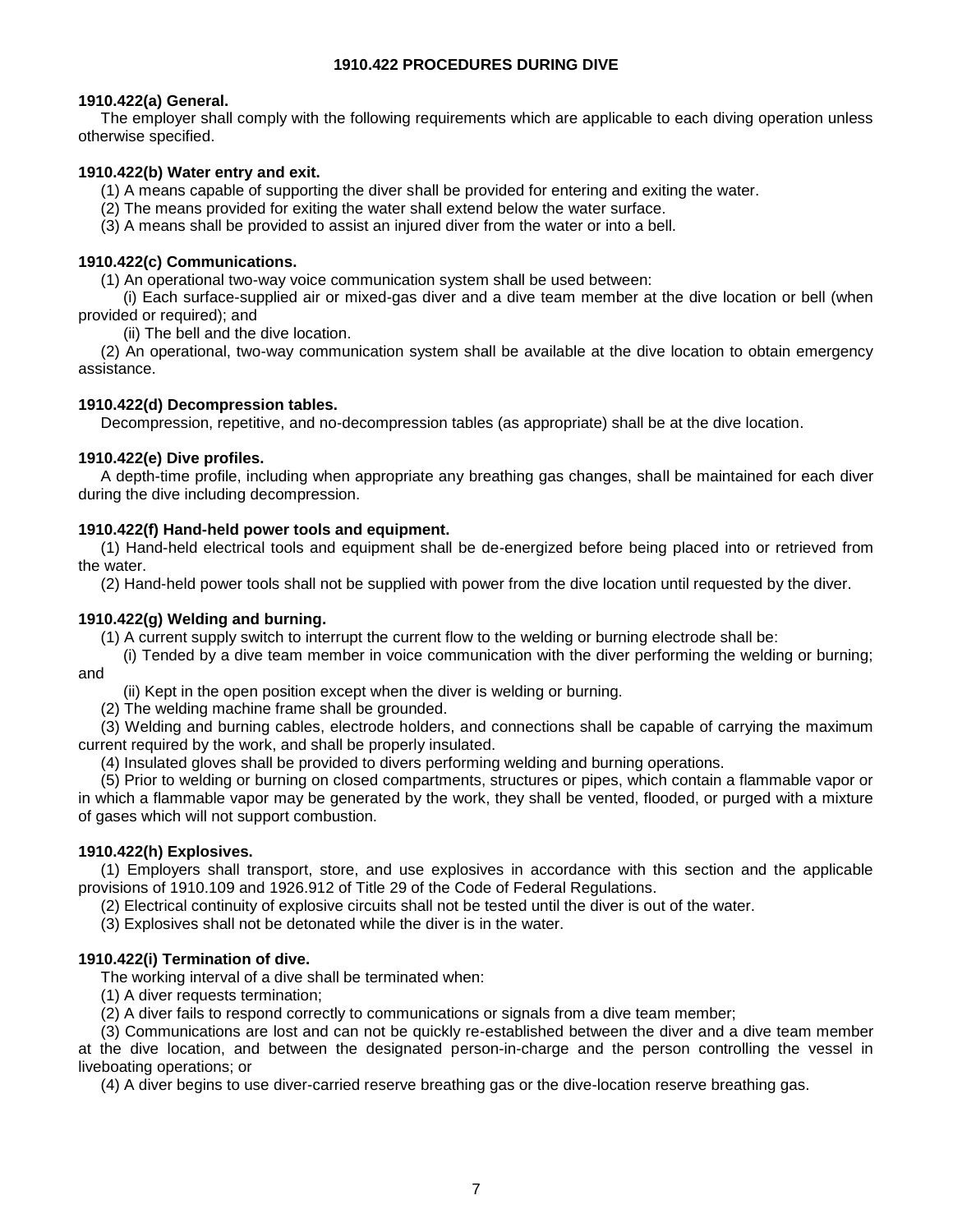## **1910.423 POST-DIVE PROCEDURES**

# <span id="page-7-0"></span>**1910.423(a) General.**

The employer shall comply with the following requirements which are applicable after each diving operation, unless otherwise specified.

# **1910.423(b) Precautions.**

(1) After the completion of any dive, the employer shall:

(i) Check the physical condition of the diver;

[\(ii\)](http://www.osha.gov/pls/oshaweb/owalink.query_links?src_doc_type=STANDARDS&src_unique_file=1910_0423&src_anchor_name=1910.423(b)(1)(ii)) Instruct the diver to report any physical problems or adverse physiological effects including symptoms of decompression sickness;

(iii) Advise the diver of the location of a decompression chamber which is ready for use; and

[\(iv\)](http://www.osha.gov/pls/oshaweb/owalink.query_links?src_doc_type=STANDARDS&src_unique_file=1910_0423&src_anchor_name=1910.423(b)(1)(iv)) Alert the diver to the potential hazards of flying after diving.

[\(2\)](http://www.osha.gov/pls/oshaweb/owalink.query_links?src_doc_type=STANDARDS&src_unique_file=1910_0423&src_anchor_name=1910.423(b)(2)) For any dive outside the no-decompression limits, deeper than 100 fsw or using mixed gas as a breathing mixture, the employer shall instruct the diver to remain awake and in the vicinity of the decompression chamber which is at the dive location for at least one hour after the dive (including decompression or treatment as appropriate).

# **1910.423(c) Recompression capability.**

(1) A decompression chamber capable of recompressing the diver at the surface to a minimum of 165 fsw (6 ATA) shall be available at the dive location for:

(i) Surface-supplied air diving to depths deeper than 100 fsw and shallower than 220 fsw;

(ii) Mixed gas diving shallower than 300 fsw; or

(iii) Diving outside the no-decompression limits shallower than 300 fsw.

(2) A decompression chamber capable of recompressing the diver at the surface to the maximum depth of the dive shall be available at the dive location for dives deeper than 300 fsw.

(3) The decompression chamber shall be:

(i) Dual-lock;

(ii) Multiplace; and

[\(iii\)](http://www.osha.gov/pls/oshaweb/owalink.query_links?src_doc_type=STANDARDS&src_unique_file=1910_0423&src_anchor_name=1910.423(c)(3)(iii)) Located within 5 minutes of the dive location.

(4) The decompression chamber shall be equipped with:

(i) A pressure gauge for each pressurized compartment designed for human occupancy;

(ii) A built-in-breathing-system with a minimum of one mask per occupant;

(iii) A two-way voice communication system between occupants and a dive team member at the dive location;

(iv) A viewport; and

(v) Illumination capability to light the interior.

(5) Treatment tables, treatment gas appropriate to the diving mode, and sufficient gas to conduct treatment shall be available at the dive location.

(6) A dive team member shall be available at the dive location during and for at least one hour after the dive to operate the decompression chamber (when required or provided).

### **[1910.423\(d\)](http://www.osha.gov/pls/oshaweb/owalink.query_links?src_doc_type=STANDARDS&src_unique_file=1910_0423&src_anchor_name=1910.423(d)) Record of dive.**

(1) The following information shall be recorded and maintained for each diving operation:

(i) Names of dive team members including designated person-in-charge;

- (ii) Date, time, and location;
- (iii) Diving modes used;

(iv) General nature of work performed;

(v) Approximate underwater and surface conditions (visibility, water temperature and current); and

(vi) Maximum depth and bottom time for each diver.

(2) For each dive outside the no-decompression limits, deeper than 100 fsw or using mixed gas, the following additional information shall be recorded and maintained:

(i) Depth-time and breathing gas profiles;

(ii) Decompression table designation (including modification); and

(iii) Elapsed time since last pressure exposure if less than 24 hours or repetitive dive designation for each diver.

(3) For each dive in which decompression sickness is suspected or symptoms are evident, the following additional information shall be recorded and maintained:

(i) Description of decompression sickness symptoms (including depth and time of onset); and

(ii) Description and results of treatment.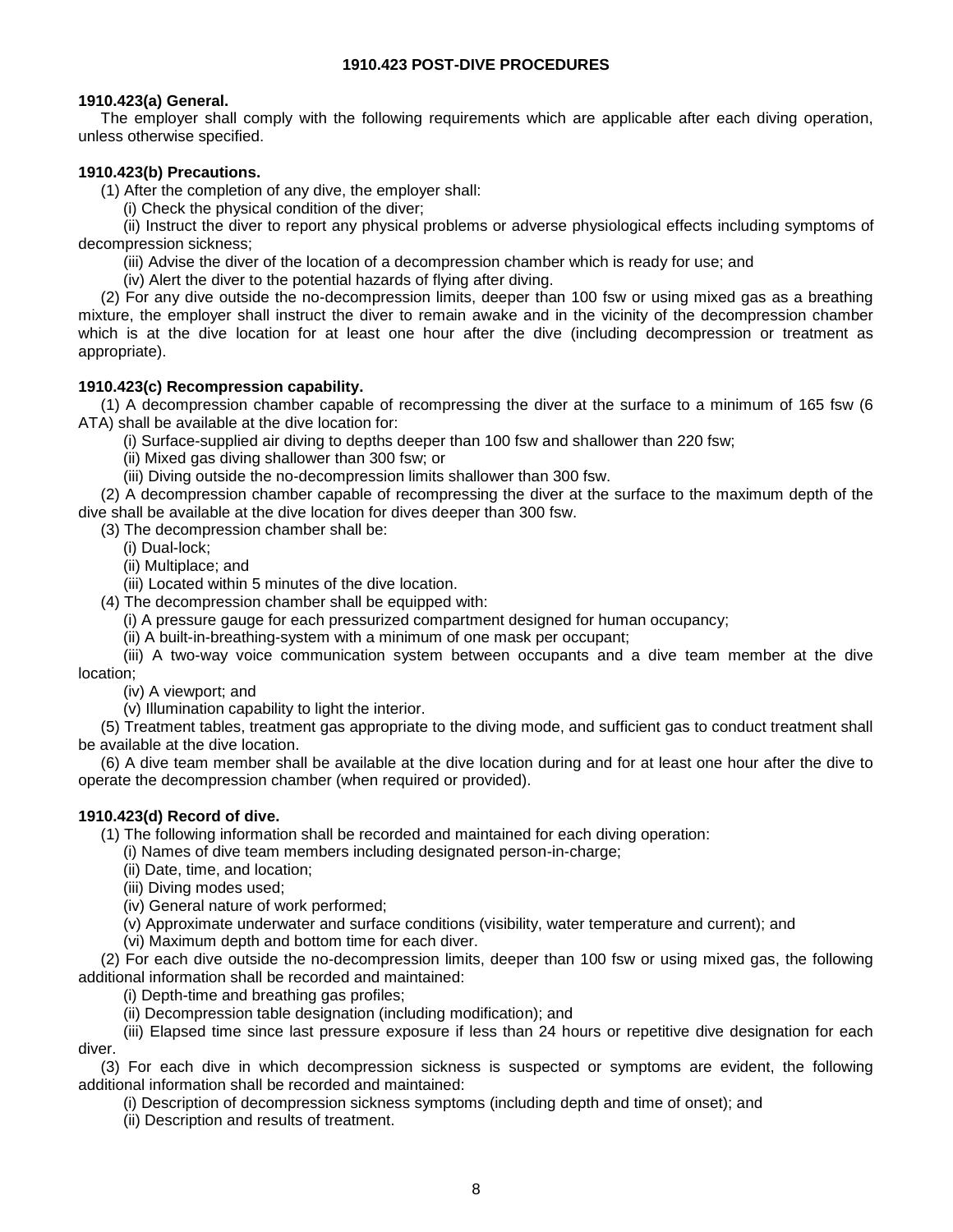### **[1910.423\(e\)](http://www.osha.gov/pls/oshaweb/owalink.query_links?src_doc_type=STANDARDS&src_unique_file=1910_0423&src_anchor_name=1910.423(e)) Decompression procedure assessment**.

The employer shall:

(1) Investigate and evaluate each incident of decompression sickness based on the recorded information, consideration of the past performance of decompression table used, and individual susceptibility;

(2) Take appropriate corrective action to reduce the probability of recurrence of decompression sickness; and

(3) Prepare a written evaluation of the decompression procedure assessment, including any corrective action taken, within 45 days of the incident of decompression sickness.

[42 FR 37668, July 22, 1977, as amended at 49 FR 18295, Apr. 30, 1984; 61 FR 5507, Feb. 13, 1996]

# **1910.424 SCUBA DIVING**

### <span id="page-8-0"></span>**1910.424(a) General.**

Employers engaged in SCUBA diving shall comply with the following requirements, unless otherwise specified.

### **1910.424(b) Limits.**

SCUBA diving shall not be conducted:

(1) At depths deeper than 130 fsw;

(2) At depths deeper than 100 fsw or outside the no-decompression limits unless a decompression chamber is ready for use;

(3) Against currents exceeding one (1) knot unless line-tended; or

(4) In enclosed or physically confining spaces unless line-tended.

### **1910.424(c) Procedures.**

(1) A standby diver shall be available while a diver is in the water.

(2) A diver shall be line-tended from the surface, or accompanied by another diver in the water in continuous visual contact during the diving operations.

(3) A diver shall be stationed at the underwater point of entry when diving is conducted in enclosed or physically confining spaces.

(4) A diver-carried reserve breathing gas supply shall be provided for each diver consisting of:

(i) A manual reserve (J valve); or

(ii) An independent reserve cylinder with a separate regulator or connected to the underwater breathing apparatus.

(5) The valve of the reserve breathing gas supply shall be in the closed position prior to the dive.

### **1910.425 SURFACE-SUPPLIED AIR DIVING**

#### <span id="page-8-1"></span>**1910.425(a) General.**

Employers engaged in surface-supplied air diving shall comply with the following requirements, unless otherwise specified.

### **1910.425(b) Limits.**

(1) Surface-supplied air diving shall not be conducted at depths deeper than 190 fsw, except that dives with bottom times of 30 minutes or less may be conducted to depths of 220 fsw.

(2) A decompression chamber shall be ready for use at the dive location for any dive outside the nodecompression limits or deeper than 100 fsw.

(3) A bell shall be used for dives with an inwater decompression time greater than 120 minutes, except when heavy gear is worn or diving is conducted in physically confining spaces.

### **1910.425(c) Procedures.**

(1) Each diver shall be continuously tended while in the water.

(2) A diver shall be stationed at the underwater point of entry when diving is conducted in enclosed or physically confining spaces.

(3) Each diving operation shall have a primary breathing gas supply sufficient to support divers for the duration of the planned dive including decompression.

(4) For dives deeper than 100 fsw or outside the no-decompression limits:

- (i) A separate dive team member shall tend each diver in the water;
- (ii) A standby diver shall be available while a diver is in the water;

(iii) A diver-carried reserve breathing gas supply shall be provided for each diver except when heavy gear is worn; and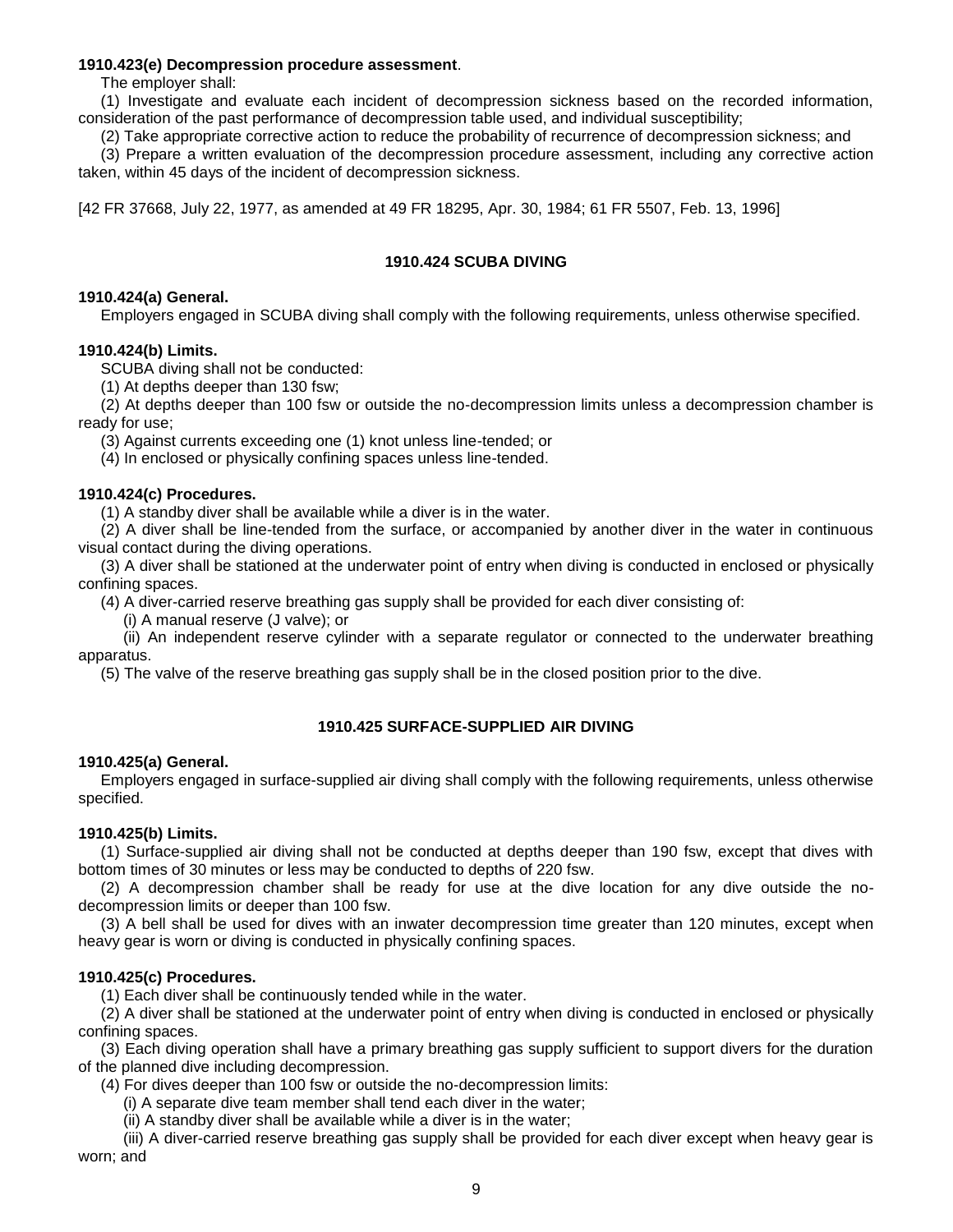(iv) A dive-location reserve breathing gas supply shall be provided.

(5) For heavy-gear diving deeper than 100 fsw or outside the no-decompression limits:

(i) An extra breathing gas hose capable of supplying breathing gas to the diver in the water shall be available to the standby diver.

(ii) An inwater stage shall be provided to divers in the water.

(6) Except when heavy gear is worn or where physical space does not permit, a diver-carried reserve breathing gas supply shall be provided whenever the diver is prevented by the configuration of the dive area from ascending directly to the surface.

### **1910.426 MIXED-GAS DIVING**

### <span id="page-9-0"></span>**1910.426(a) General.**

Employers engaged in mixed-gas diving shall comply with the following requirements, unless otherwise specified.

### **1910.426(b) Limits.**

Mixed-gas diving shall be conducted only when:

[\(1\)](http://www.osha.gov/pls/oshaweb/owalink.query_links?src_doc_type=STANDARDS&src_unique_file=1910_0426&src_anchor_name=1910.426(b)(1)) A decompression chamber is ready for use at the dive location; and

(i) A bell is used at depths greater than 220 fsw or when the dive involves inwater decompression time of greater than 120 minutes, except when heavy gear is worn or when diving in physically confining spaces; or

(ii) A closed bell is used at depths greater than 300 fsw, except when diving is conducted in physically confining spaces.

### **1910.426(c) Procedures.**

(1) A separate dive team member shall tend each diver in the water.

(2) A standby diver shall be available while a diver is in the water.

(3) A diver shall be stationed at the underwater point of entry when diving is conducted in enclosed or physically confining spaces.

(4) Each diving operation shall have a primary breathing gas supply sufficient to support divers for the duration of the planned dive including decompression.

(5) Each diving operation shall have a dive-location reserve breathing gas supply.

(6) When heavy gear is worn:

(i) An extra breathing gas hose capable of supplying breathing gas to the diver in the water shall be available to the standby diver; and

(ii) An inwater stage shall be provided to divers in the water.

(7) An inwater stage shall be provided for divers without access to a bell for dives deeper than 100 fsw or outside the no-decompression limits.

(8) When a closed bell is used, one dive team member in the bell shall be available and tend the diver in the water.

(9) Except when heavy gear is worn or where physical space does not permit, a diver-carried reserve breathing gas supply shall be provided for each diver:

(i) Diving deeper than 100 fsw or outside the no-decompression limits; or

(ii) Prevented by the configuration of the dive area from directly ascending to the surface.

### **1910.427 LIVEBOATING**

### <span id="page-9-1"></span>**1910.427(a) General.**

Employers engaged in diving operations involving liveboating shall comply with the following requirements.

### **1910.427(b) Limits.**

Diving operations involving liveboating shall not be conducted:

(1) With an inwater decompression time of greater than 120 minutes;

(2) Using surface-supplied air at depths deeper than 190 fsw, except that dives with bottom times of 30 minutes or less may be conducted to depths of 220 fsw;

(3) Using mixed gas at depths greater than 220 fsw;

(4) In rough seas which significantly impede diver mobility or work function; or

(5) In other than daylight hours.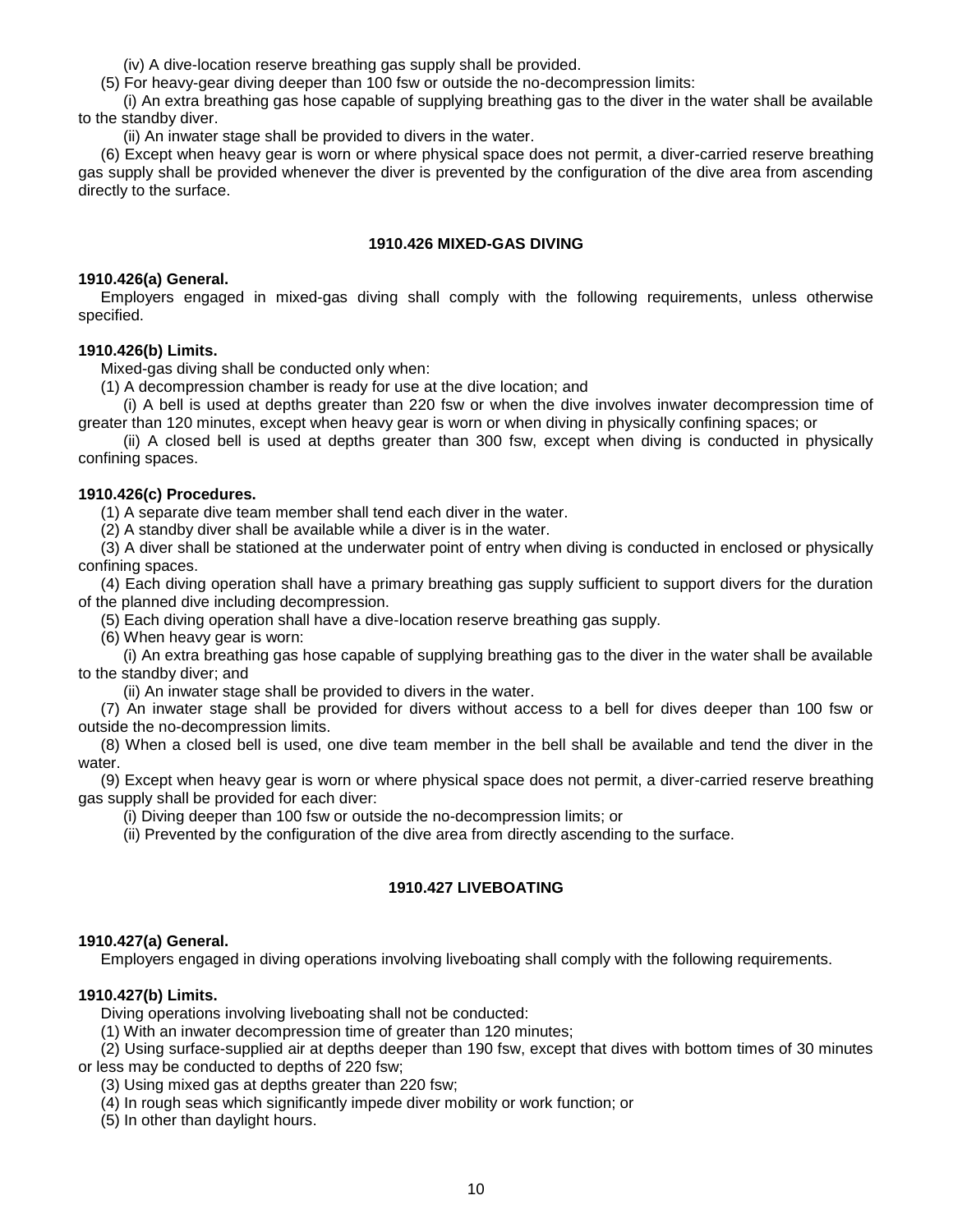### **1910.427(c) Procedures.**

(1) The propeller of the vessel shall be stopped before the diver enters or exits the water.

(2) A device shall be used which minimizes the possibility of entanglement of the diver's hose in the propeller of the vessel.

(3) Two-way voice communication between the designated person-in-charge and the person controlling the vessel shall be available while the diver is in the water.

(4) A standby diver shall be available while a diver is in the water.

(5) A diver-carried reserve breathing gas supply shall be carried by each diver engaged in liveboating operations.

#### **1910.430 EQUIPMENT**

### <span id="page-10-0"></span>**[1910.430\(a\)](http://www.osha.gov/pls/oshaweb/owalink.query_links?src_doc_type=STANDARDS&src_unique_file=1910_0430&src_anchor_name=1910.430(a)) General.**

(1) All employers shall comply with the following requirements, unless otherwise specified.

(2) Each equipment modification, repair, test, calibration or maintenance service shall be recorded by means of a tagging or logging system, and include the date and nature of work performed, and the name or initials of the person performing the work.

### **1910.430(b) Air compressor system.**

(1) Compressors used to supply air to the diver shall be equipped with a volume tank with a check valve on the inlet side, a pressure gauge, a relief valve, and a drain valve.

(2) Air compressor intakes shall be located away from areas containing exhaust or other contaminants.

- (3) Respirable air supplied to a diver shall not contain:
	- (i) A level of carbon monoxide (CO) greater than 20 p/m;
	- (ii) A level of carbon dioxide  $(CO(2))$  greater than 1,000 p/m;
	- (iii) A level of oil mist greater than 5 milligrams per cubic meter; or
	- (iv) A noxious or pronounced odor.

[\(4\)](http://www.osha.gov/pls/oshaweb/owalink.query_links?src_doc_type=STANDARDS&src_unique_file=1910_0430&src_anchor_name=1910.430(b)(4)) The output of air compressor systems shall be tested for air purity every 6 months by means of samples taken at the connection to the distribution system, except that non-oil lubricated compressors need not be tested for oil mist.

### **1910.430(c) Breathing gas supply hoses.**

- (1) Breathing gas supply hoses shall:
	- (i) Have a working pressure at least equal to the working pressure of the total breathing gas system;
	- (ii) Have a rated bursting pressure at least equal to 4 times the working pressure;
	- [\(iii\)](http://www.osha.gov/pls/oshaweb/owalink.query_links?src_doc_type=STANDARDS&src_unique_file=1910_0430&src_anchor_name=1910.430(c)(1)(iii)) Be tested at least annually to 1.5 times their working pressure; and
	- (iv) Have their open ends taped, capped or plugged when not in use.
- (2) Breathing gas supply hose connectors shall:
	- (i) Be made of corrosion-resistant materials;

(ii) Have a working pressure at least equal to the working pressure of the hose to which they are attached;

(iii) Be resistant to accidental disengagement.

(3) Umbilicals shall:

and

[\(i\)](http://www.osha.gov/pls/oshaweb/owalink.query_links?src_doc_type=STANDARDS&src_unique_file=1910_0430&src_anchor_name=1910.430(c)(3)(i)) Be marked in 10-ft. increments to 100 feet beginning at the diver's end, and in 50 ft. increments thereafter; (ii) Be made of kink-resistant materials; and

(iii) Have a working pressure greater than the pressure equivalent to the maximum depth of the dive (relative to the supply source) plus 100 psi.

### **1910.430(d) Buoyancy control.**

(1) Helmets or masks connected directly to the dry suit or other buoyancy-changing equipment shall be equipped with an exhaust valve.

(2) A dry suit or other buoyancy-changing equipment not directly connected to the helmet or mask shall be equipped with an exhaust valve.

(3) When used for SCUBA diving, a buoyancy compensator shall have an inflation source separate from the breathing gas supply.

(4) An inflatable flotation device capable of maintaining the diver at the surface in a face-up position, having a manually activated inflation source independent of the breathing supply, an oral inflation device, and an exhaust valve shall be used for SCUBA diving.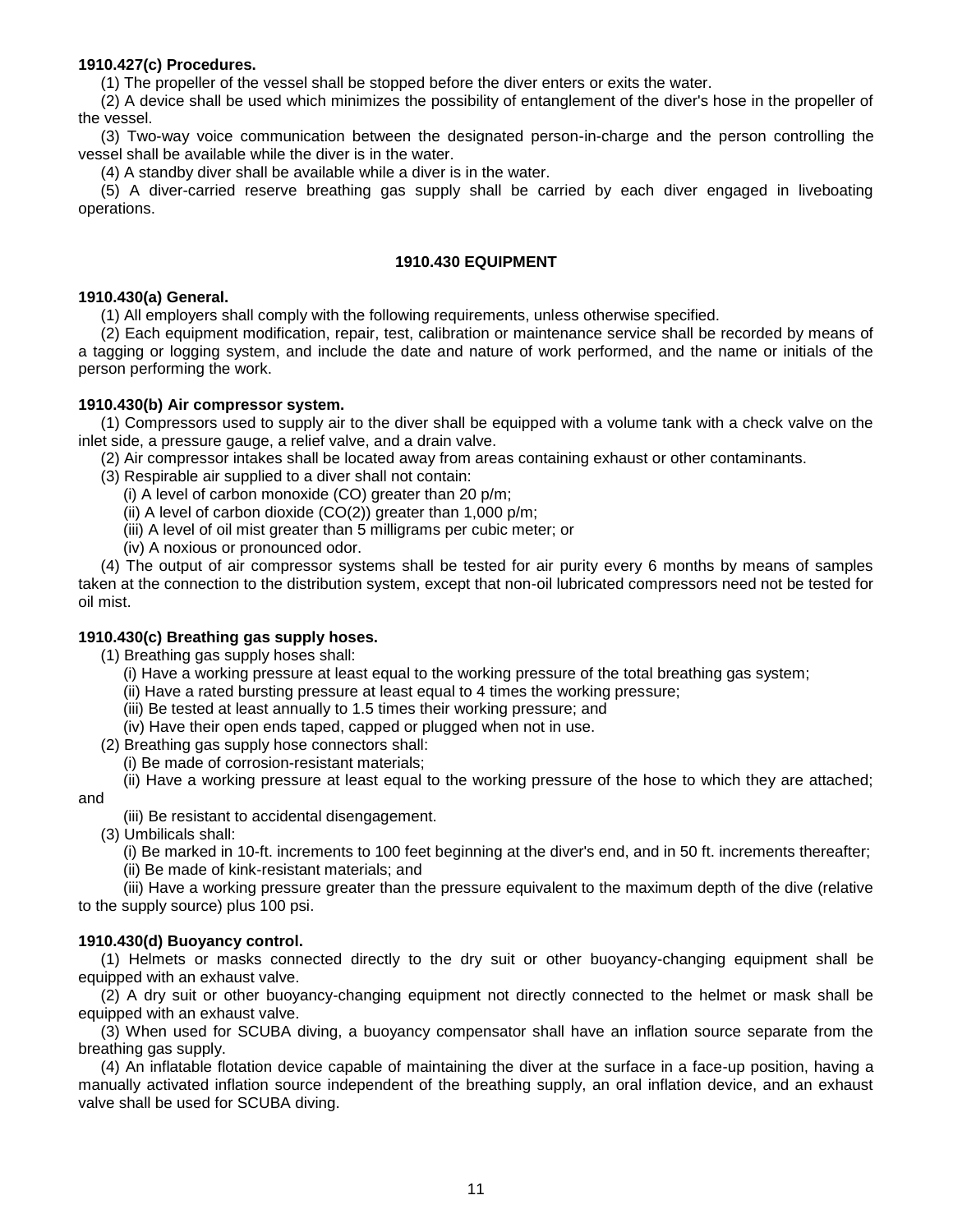# **1910.430(e) Compressed gas cylinders.**

Compressed gas cylinders shall:

(1) Be designed, constructed and maintained in accordance with the applicable provisions of 29 CFR 1910.101 and 1910.169 through 1910.171.

(2) Be stored in a ventilated area and protected from excessive heat;

(3) Be secured from falling; and

(4) Have shut-off valves recessed into the cylinder or protected by a cap, except when in use or manifolded, or when used for SCUBA diving.

# **1910.430(f) Decompression chambers.**

(1) Each decompression chamber manufactured after the effective date of this standard, shall be built and maintained in accordance with the ASME Code or equivalent.

(2) Each decompression chamber manufactured prior to the effective date of this standard shall be maintained in conformity with the code requirements to which it was built, or equivalent.

(3) Each decompression chamber shall be equipped with:

(i) Means to maintain the atmosphere below a level of 25 percent oxygen by volume;

[\(ii\)](http://www.osha.gov/pls/oshaweb/owalink.query_links?src_doc_type=STANDARDS&src_unique_file=1910_0430&src_anchor_name=1910.430(f)(3)(ii)) Mufflers on intake and exhaust lines, which shall be regularly inspected and maintained;

(iii) Suction guards on exhaust line openings; and

(iv) A means for extinguishing fire, and shall be maintained to minimize sources of ignition and combustible material.

# **1910.430(g) Gauges and timekeeping devices.**

(1) Gauges indicating diver depth which can be read at the dive location shall be used for all dives except SCUBA.

[\(2\)](http://www.osha.gov/pls/oshaweb/owalink.query_links?src_doc_type=STANDARDS&src_unique_file=1910_0430&src_anchor_name=1910.430(g)(2)) Each depth gauge shall be deadweight tested or calibrated against a master reference gauge every 6 months, and when there is a discrepancy greater than two percent (2 percent) of full scale between any two equivalent gauges.

(3) A cylinder pressure gauge capable of being monitored by the diver during the dive shall be worn by each SCUBA diver.

(4) A timekeeping device shall be available at each dive location.

### **1910.430(h) Masks and helmets.**

(1) Surface-supplied air and mixed-gas masks and helmets shall have:

(i) A non-return valve at the attachment point between helmet or mask and hose which shall close readily and positively; and

(ii) An exhaust valve.

(2) Surface-supplied air masks and helmets shall have a minimum ventilation rate capability of 4.5 acfm at any depth at which they are operated or the capability of maintaining the diver's inspired carbon dioxide partial pressure below 0.02 ATA when the diver is producing carbon dioxide at the rate of 1.6 standard liters per minute.

### **1910.430(i) Oxygen safety.**

(1) Equipment used with oxygen or mixtures containing over forty percent (40%) by volume oxygen shall be designed for oxygen service.

(2) Components (except umbilicals) exposed to oxygen or mixtures containing over forty percent (40%) by volume oxygen shall be cleaned of flammable materials before use.

(3) Oxygen systems over 125 psig and compressed air systems over 500 psig shall have slow-opening shut-off valves.

### **1910.430(j) Weights and harnesses.**

(1) Except when heavy gear is worn, divers shall be equipped with a weight belt or assembly capable of quick release.

(2) Except when heavy gear is worn or in SCUBA diving, each diver shall wear a safety harness with:

(i) A positive buckling device;

(ii) An attachment point for the umbilical to prevent strain on the mask or helmet; and

(iii) A lifting point to distribute the pull force of the line over the diver's body.

[39 FR 23502, June 27, 1974, as amended at 49 FR 18295, Apr. 30, 1984; 51 FR 33033, Sept. 18, 1986; 61 FR 5507, Feb. 13, 1996]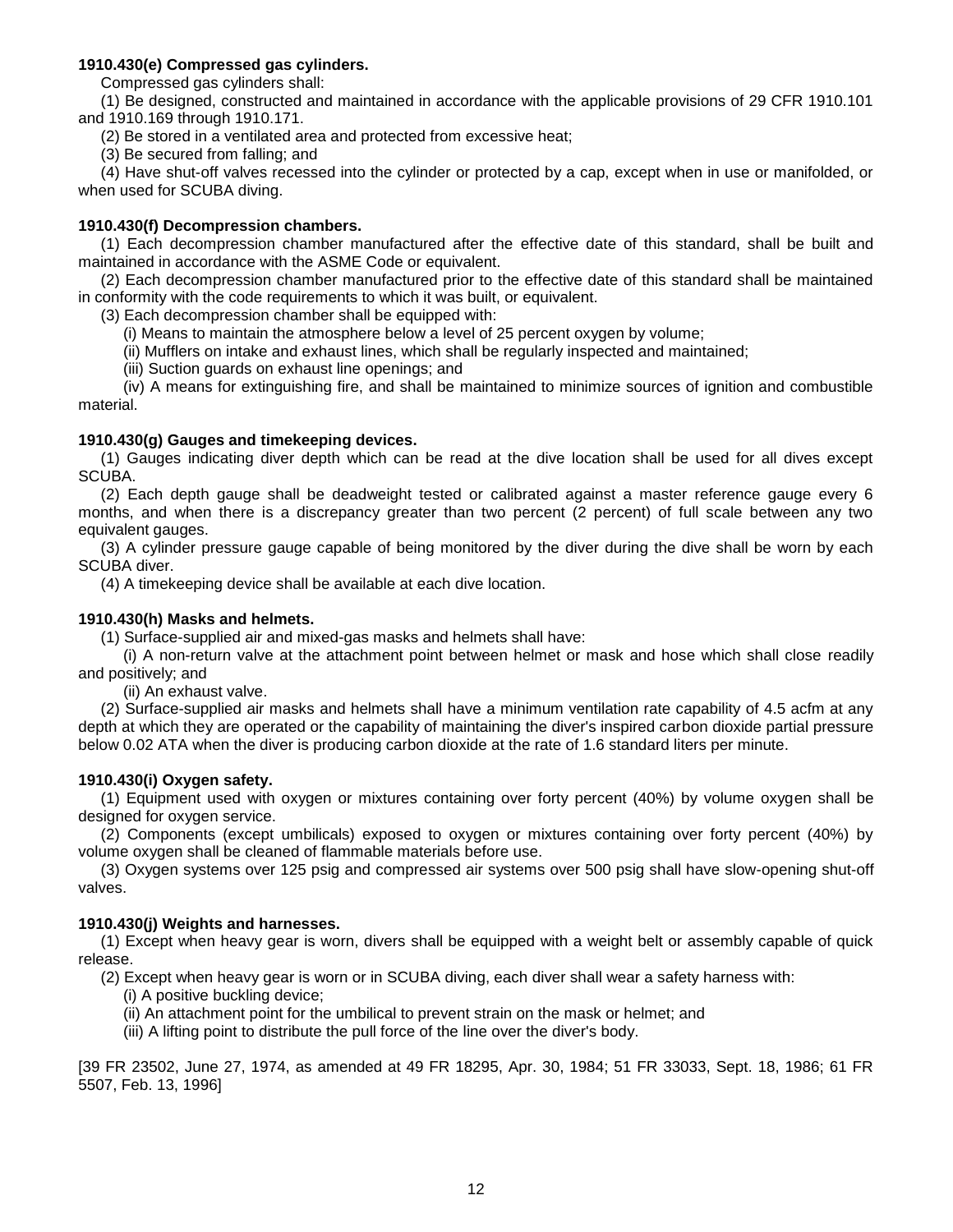### **1910.440 RECORDKEEPING REQUIREMENTS**

### <span id="page-12-0"></span>**1910.440(a)(1)** [Reserved]

[\(2\)](http://www.osha.gov/pls/oshaweb/owalink.query_links?src_doc_type=STANDARDS&src_unique_file=1910_0440&src_anchor_name=1910.440(a)(2)) The employer shall record the occurrence of any diving-related injury or illness which requires any dive team member to be hospitalized for 24 hours or more, specifying the circumstances of the incident and the extent of any injuries or illnesses.

# **[1910.440\(b\)](http://www.osha.gov/pls/oshaweb/owalink.query_links?src_doc_type=STANDARDS&src_unique_file=1910_0440&src_anchor_name=1910.440(b)) Availability of records.**

(1) Upon the request of the Assistant Secretary of Labor for Occupational Safety and Health, or the Director, National Institute for Occupational Safety and Health, Department of Health and Human Services of their designees, the employer shall make available for inspection and copying any record or document required by this standard.

(2) Records and documents required by this standard shall be provided upon request to employees, designated representatives, and the Assistant Secretary in accordance with 29 CFR 1910.1020 (a)-(e) and (g)-

(i) Safe practices manuals (1910.420), depth-time profiles (1910.422), recordings of dives (1910.423), decompression procedure assessment evaluations (1910.423), and records of hospitalizations (1910.440) shall be provided in the same manner as employee exposure records or analyses using exposure or medical records. Equipment inspections and testing records which pertain to employees (1910.430) shall also be provided upon request to employees and their designated representatives.

(3) Records and documents required by this standard shall be retained by the employer for the following period: (i) [Reserved]

(ii) Safe practices manual (1910.420) - current document only;

(iii) Depth-time profile (1910.422) - until completion of the recording of dive, or until completion of decompression procedure assessment where there has been an incident of decompression sickness;

(iv) Recording of dive (1910.423) - 1 year, except 5 years where there has been an incident of decompression sickness;

(v) Decompression procedure assessment evaluations (1910.423) - 5 years;

(vi) Equipment inspections and testing records (1910.430) - current entry or tag, or until equipment is withdrawn from service;

(vii) Records of hospitalizations (1910.440) - 5 years.

**1910.440(b)(4)** The employer shall comply with any additional requirements set forth at 29 CFR 1910.1020,

### **1910.440(b)(5)** [Reserved]

[42 FR 37668, July 22, 1977, as amended at 45 FR 35281, May 23, 1980; 47 FR 14706, Apr. 6, 1982; 51 FR 34562, Sept. 29, 1986; 61 FR 5507, Feb. 13, 1996; 61 FR 9227, March 7, 1996; 71 FR 16672, April 3, 2006; 76 FR 33607, June 8, 2011; 76 FR 80740, Dec. 27, 2011]

### **APPENDIX A**

# <span id="page-12-1"></span>**EXAMPLES OF CONDITIONS WHICH MAY RESTRICT OR LIMIT EXPOSURE TO HYPERBARIC CONDITIONS**

The following disorders may restrict or limit occupational exposure to hyperbaric conditions depending on severity, presence of residual effects, response to therapy, number of occurrences, diving mode, or degree and duration of isolation.

- History of seizure disorder other than early febrile convulsions.
- Malignancies (active) unless treated and without recurrence for 5 yrs.
- Chronic inability to equalize sinus and/or middle ear pressure.
- Cystic or cavitary disease of the lungs.
- Impaired organ function caused by alcohol or drug use.
- Conditions requiring continuous medication for control (e.g., antihistamines, steroids, barbiturates, moodaltering drugs, or insulin).
- Meniere's disease.
- Hemoglobinopathies.
- Obstructive or restrictive lung disease.
- Vestibular end organ destruction.
- Pneumothorax.
- Cardiac abnormalities (e.g., pathological heart block, valvular disease, intraventricular conduction defects other than isolated right bundle branch block, angina pectoris, arrhythmia, coronary artery disease).
- Juxta-articular osteonecrosis.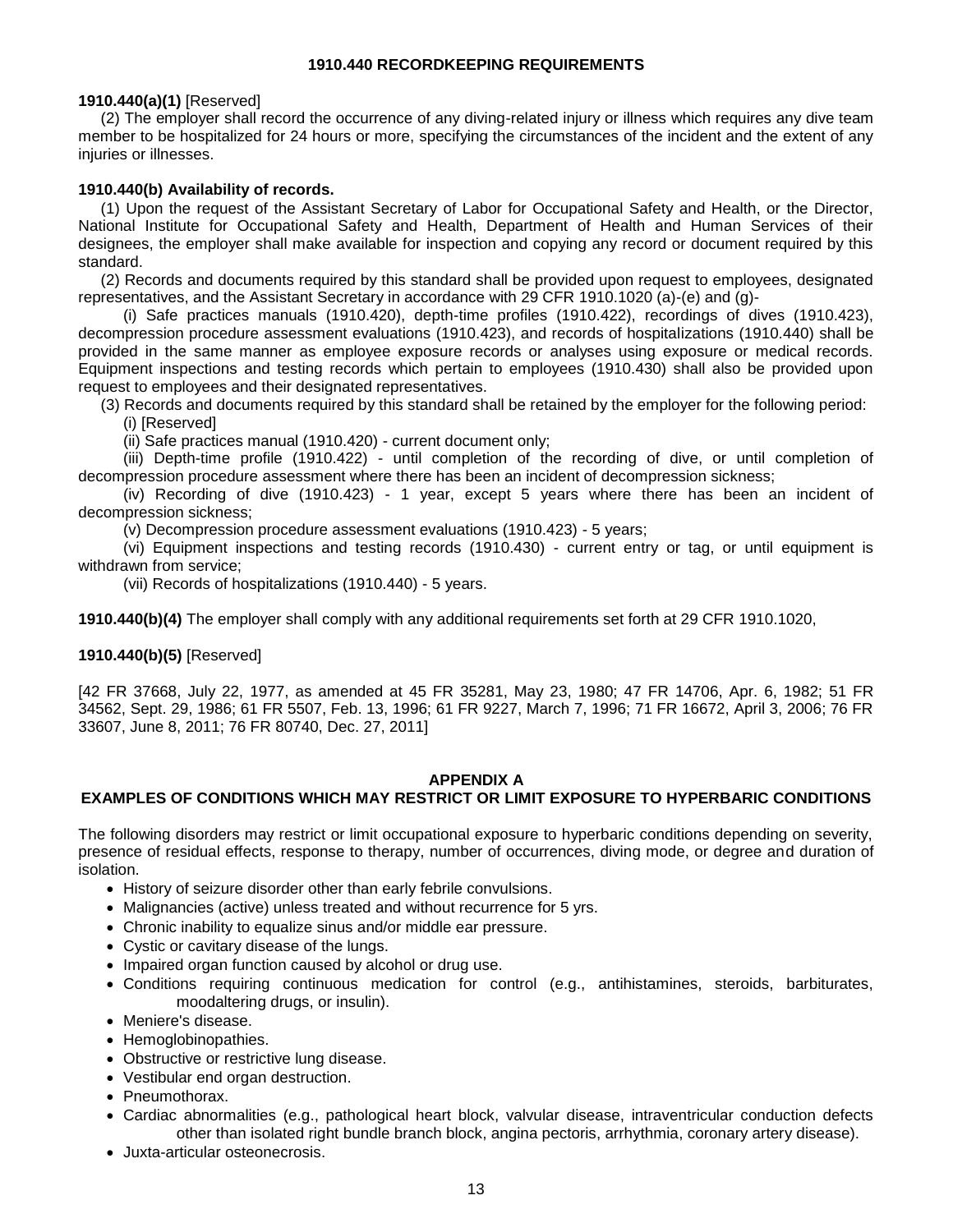#### **GUIDELINES FOR SCIENTIFIC DIVING**

<span id="page-13-0"></span>This appendix contains guidelines that will be used in conjunction with  $1910.401(a)(2)(iv)$  to determine those scientific diving programs which are exempt from the requirements for commercial diving. The guidelines are as follows:

1. The Diving Control Board consists of a majority of active scientific divers and has autonomous and absolute authority over the scientific diving program's operations.

2. The purpose of the project using scientific diving is the advancement of science; therefore, information and data resulting from the project are non-proprietary.

3. The tasks of a scientific diver are those of an observer and data gatherer. Construction and trouble-shooting tasks traditionally associated with commercial diving are not included within scientific diving.

4. Scientific divers, based on the nature of their activities, must use scientific expertise in studying the underwater environment and, therefore, are scientists or scientists in training.

[50 FR 1050, Jan. 9, 1985]

### **APPENDIX C ALTERNATIVE CONDITIONS UNDER § 1910.401(A)(3) FOR RECREATIONAL DIVING INSTRUCTORS AND DIVING GUIDES (MANDATORY)**

<span id="page-13-1"></span>Paragraph (a)(3) of § 1910.401 specifies that an employer of recreational diving instructors and diving guides (hereafter, "divers" or "employees") who complies with all of the conditions of this appendix need not provide a decompression chamber for these divers as required under §§ 1910.423(b)(2) or (c)(3) or 1910.426(b)(1).

### **1. Equipment Requirements for Rebreathers**

(a) The employer must ensure that each employee operates the rebreather (*i.e.*, semi-closed-circuit and closedcircuit self-contained underwater breathing apparatuses (hereafter, "SCUBAs")) according to the rebreather manufacturer's instructions.

(b) The employer must ensure that each rebreather has a counterlung that supplies a sufficient volume of breathing gas to their divers to sustain the divers' respiration rates, and contains a baffle system and/or other moisture separating system that keeps moisture from entering the scrubber.

(c) The employer must place a moisture trap in the breathing loop of the rebreather, and ensure that:

(i) The rebreather manufacturer approves both the moisture trap and its location in the breathing loop; and

(ii) Each employee uses the moisture trap according to the rebreather manufacturer's instructions.

(d) The employer must ensure that each rebreather has a continuously functioning moisture sensor, and that:

(i) The moisture sensor connects to a visual (*e.g.*, digital, graphic, analog) or auditory (*e.g.*, voice, pure tone) alarm that is readily detectable by the diver under the diving conditions in which the diver operates, and warns the diver of moisture in the breathing loop in sufficient time to terminate the dive and return safely to the surface; and

(ii) Each diver uses the moisture sensor according to the rebreather manufacturer's instructions.

(e) The employer must ensure that each rebreather contains a continuously functioning  $CO<sub>2</sub>$  sensor in the breathing loop, and that:

(i) The rebreather manufacturer approves the location of the  $CO<sub>2</sub>$  sensor in the breathing loop;

(ii) The  $CO<sub>2</sub>$  sensor is integrated with an alarm that operates in a visual ( $e.q.$ , digital, graphic, analog) or auditory (*e.g.*, voice, pure tone) mode that is readily detectable by each diver under the diving conditions in which the diver operates; and

(iii) The  $CO<sub>2</sub>$  alarm remains continuously activated when the inhaled  $CO<sub>2</sub>$  level reaches and exceeds 0.005 atmospheres absolute (ATA).

(f) Before each day's diving operations, and more often when necessary, the employer must calibrate the  $CO<sub>2</sub>$ sensor according to the sensor manufacturer's instructions, and ensure that:

(i) The equipment and procedures used to perform this calibration are accurate to within 10% of a  $CO<sub>2</sub>$ concentration of 0.005 ATA or less;

(ii) The equipment and procedures maintain this accuracy as required by the sensor manufacturer's instructions; and

(iii) The calibration of the CO<sub>2</sub> sensor is accurate to within 10% of a CO<sub>2</sub> concentration of 0.005 ATA or less.

(g) The employer must replace the  $CO<sub>2</sub>$  sensor when it fails to meet the accuracy requirements specified in paragraph 1(f)(iii) of this appendix, and ensure that the replacement  $CO<sub>2</sub>$  sensor meets the accuracy requirements specified in paragraph 1(f)(iii) of this appendix before placing the rebreather in operation.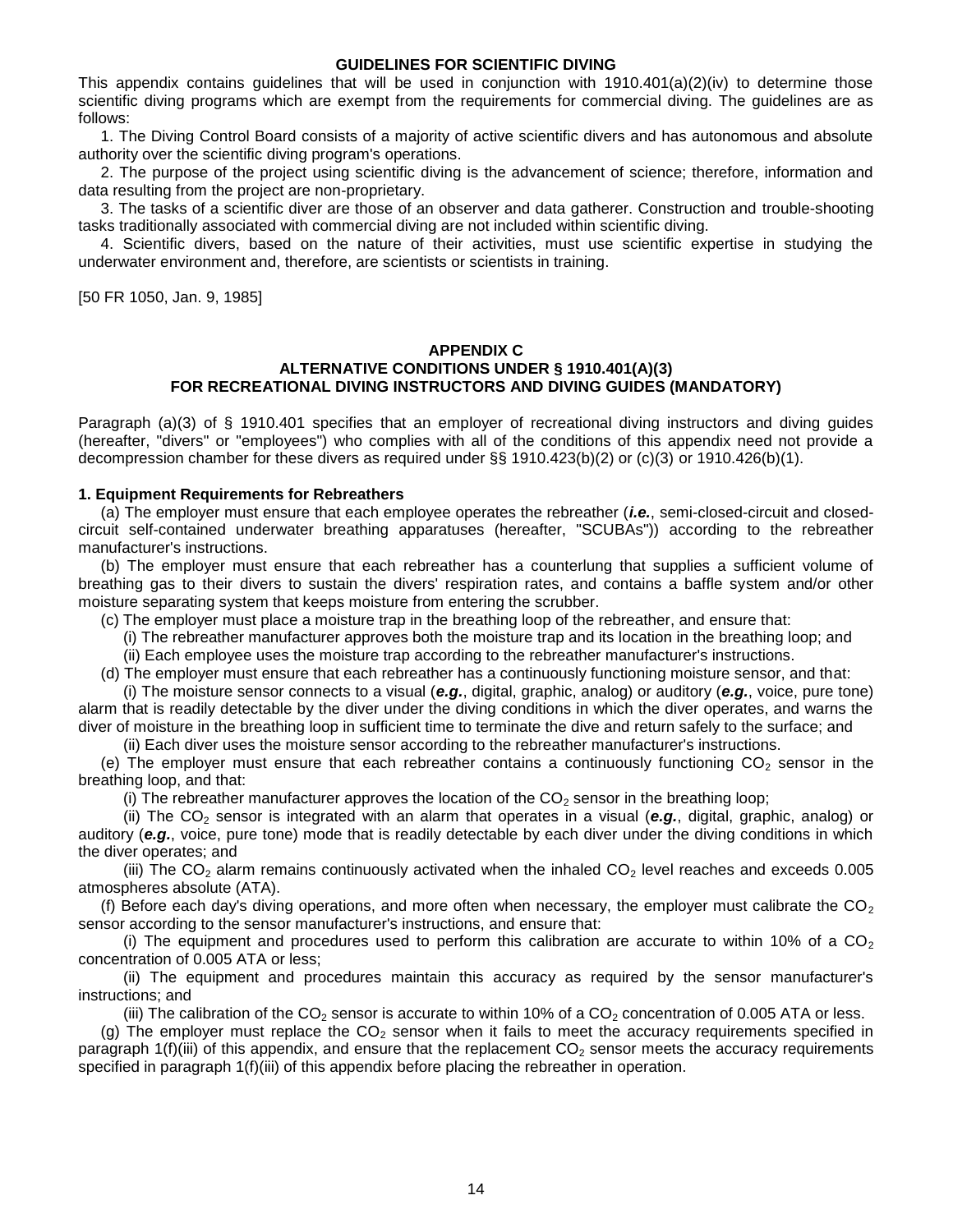(h) As an alternative to using a continuously functioning  $CO<sub>2</sub>$  sensor, the employer may use a schedule for replacing  $CO<sub>2</sub>$ -sorbent material provided by the rebreather manufacturer. The employer may use such a schedule only when the rebreather manufacturer has developed it according to the canister- testing protocol specified below in Condition 11, and must use the canister within the temperature range for which the manufacturer conducted its scrubber canister tests following that protocol. Variations above or below the range are acceptable only after the manufacturer adds that lower or higher temperature to the protocol.

(i) When using  $CO<sub>2</sub>$ -sorbent replacement schedules, the employer must ensure that each rebreather uses a manufactured (*i.e.*, commercially pre-packed), disposable scrubber cartridge containing a CO<sub>2</sub>-sorbent material that:

(i) Is approved by the rebreather manufacturer;

(ii) Removes  $CO<sub>2</sub>$  from the diver's exhaled gas; and

(iii) Maintains the  $CO<sub>2</sub>$  level in the breathable gas (*i.e.*, the gas that a diver inhales directly from the regulator) below a partial pressure of 0.01 ATA.

(j) As an alternative to manufactured, disposable scrubber cartridges, the employer may fill  $CO<sub>2</sub>$  scrubber cartridges manually with  $CO<sub>2</sub>$ -sorbent material when:

(i) The rebreather manufacturer permits manual filling of scrubber cartridges;

(ii) The employer fills the scrubber cartridges according to the rebreather manufacturer's instructions;

(iii) The employer replaces the  $CO<sub>2</sub>$ -sorbent material using a replacement schedule developed under paragraph 1(h) of this appendix; and

(iv) The employer demonstrates that manual filling meets the requirements specified in paragraph 1(i) of this appendix.

(k) The employer must ensure that each rebreather has an information module that provides:

(i) A visual (*e.g.*, digital, graphic, analog) or auditory (*e.g.*, voice, pure tone) display that effectively warns the diver of solenoid failure (when the rebreather uses solenoids) and other electrical weaknesses or failures (*e.g.*, low battery voltage);

(ii) For a semi-closed circuit rebreather, a visual display for the partial pressure of  $CO<sub>2</sub>$ , or deviations above and below a preset  $CO<sub>2</sub>$  partial pressure of 0.005 ATA; and

(iii) For a closed-circuit rebreather, a visual display for: partial pressures of  $O_2$  and  $CO_2$ , or deviations above and below a preset  $CO<sub>2</sub>$  partial pressure of 0.005 ATA and a preset  $O<sub>2</sub>$  partial pressure of 1.40 ATA or lower; gas temperature in the breathing loop; and water temperature.

(l) Before each day's diving operations, and more often when necessary, the employer must ensure that the electrical power supply and electrical and electronic circuits in each rebreather are operating as required by the rebreather manufacturer's instructions.

### **2. Special Requirements for Closed-Circuit Rebreathers**

(a) The employer must ensure that each closed-circuit rebreather uses supply-pressure sensors for the  $O<sub>2</sub>$  and diluent (*i.e.*, air or nitrogen) gases and continuously functioning sensors for detecting temperature in the inhalation side of the gas-loop and the ambient water.

(b) The employer must ensure that:

(i) At least two  $O<sub>2</sub>$  sensors are located in the inhalation side of the breathing loop; and

(ii) The  $O<sub>2</sub>$  sensors are: functioning continuously; temperature compensated; and approved by the rebreather manufacturer.

(c) Before each day's diving operations, and more often when necessary, the employer must calibrate  $O<sub>2</sub>$ sensors as required by the sensor manufacturer's instructions. In doing so, the employer must:

(i) Ensure that the equipment and procedures used to perform the calibration are accurate to within 1% of the  $O<sub>2</sub>$  fraction by volume;

(ii) Maintain this accuracy as required by the manufacturer of the calibration equipment;

(iii) Ensure that the sensors are accurate to within 1% of the  $O<sub>2</sub>$  fraction by volume;

(iv) Replace  $O_2$  sensors when they fail to meet the accuracy requirements specified in paragraph  $2(c)$ (iii) of this appendix; and

(v) Ensure that the replacement  $O<sub>2</sub>$  sensors meet the accuracy requirements specified in paragraph  $2(c)$ (iii) of this appendix before placing a rebreather in operation.

(d) The employer must ensure that each closed-circuit rebreather has:

(i) A gas-controller package with electrically operated solenoid  $O<sub>2</sub>$ -supply valves;

(ii) A pressure-activated regulator with a second-stage diluent-gas addition valve;

(iii) A manually operated gas-supply bypass valve to add  $O<sub>2</sub>$  or diluent gas to the breathing loop; and

(iv) Separate  $O_2$  and diluent-gas cylinders to supply the breathing-gas mixture.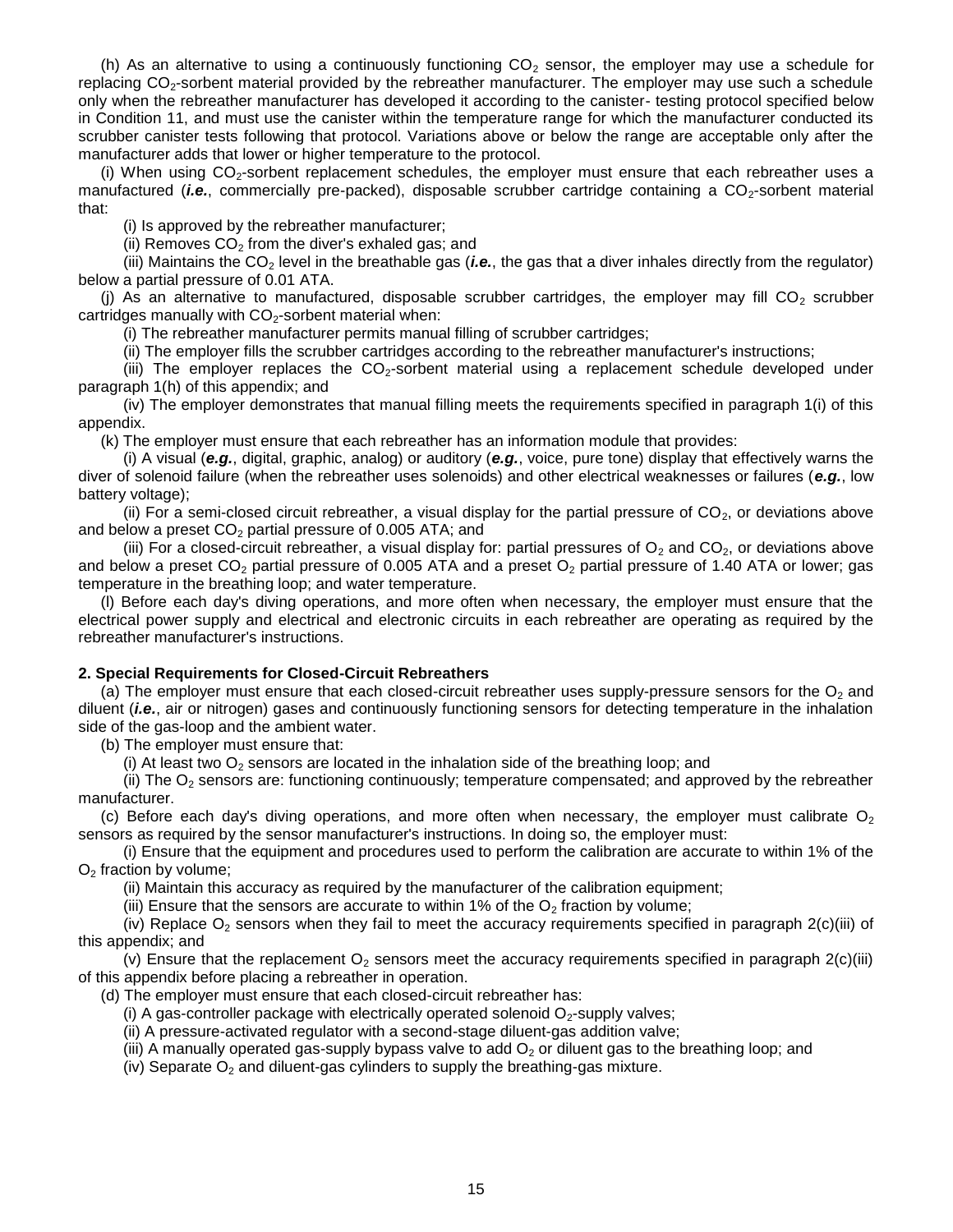### **3. O<sup>2</sup> Concentration in the Breathing Gas**

The employer must ensure that the fraction of  $O<sub>2</sub>$  in the nitrox breathing-gas mixture:

(a) Is greater than the fraction of  $O_2$  in compressed air (*i.e.*, exceeds 22% by volume);

(b) For open-circuit SCUBA, never exceeds a maximum fraction of breathable  $O<sub>2</sub>$  of 40% by volume or a maximum  $O_2$  partial pressure of 1.40 ATA, whichever exposes divers to less  $O_2$ ; and

(c) For a rebreather, never exceeds a maximum  $O_2$  partial pressure of 1.40 ATA.

#### **4. Regulating O<sup>2</sup> Exposures and Diving Depth**

(a) Regarding  $O<sub>2</sub>$  exposure, the employer must:

(i) Ensure that the exposure of each diver to partial pressures of  $O<sub>2</sub>$  between 0.60 and 1.40 ATA does not exceed the 24-hour single-exposure time limits specified either by the 2001 National Oceanic and Atmospheric Administration Diving Manual (the "2001 NOAA Diving Manual"), or by the report entitled "Enriched Air Operations and Resource Guide" published in 1995 by the Professional Association of Diving Instructors (known commonly as the "1995 DSAT Oxygen Exposure Table"); and

(ii) Determine a diver's O<sub>2</sub>-exposure duration using the diver's maximum O<sub>2</sub> exposure (partial pressure of O<sub>2</sub>) during the dive and the total dive time (*i.e.*, from the time the diver leaves the surface until the diver returns to the surface).

(b) Regardless of the diving equipment used, the employer must ensure that no diver exceeds a depth of 130 feet of sea water ("fsw") or a maximum  $O<sub>2</sub>$  partial pressure of 1.40 ATA, whichever exposes the diver to less  $O<sub>2</sub>$ .

#### **5. Use of No-Decompression Limits**

(a) For diving conducted while using nitrox breathing-gas mixtures, the employer must ensure that each diver remains within the no-decompression limits specified for single and repetitive air diving and published in the 2001 NOAA Diving Manual or the report entitled "Development and Validation of No-Stop Decompression Procedures for Recreational Diving: The DSAT Recreational Dive Planner," published in 1994 by Hamilton Research Ltd. (known commonly as the "1994 DSAT No-Decompression Tables").

(b) An employer may permit a diver to use a dive-decompression computer designed to regulate decompression when the dive- decompression computer uses the no-decompression limits specified in paragraph 5(a) of this appendix, and provides output that reliably represents those limits.

#### **6. Mixing and Analyzing the Breathing Gas**

(a) The employer must ensure that:

(i) Properly trained personnel mix nitrox-breathing gases, and that nitrogen is the only inert gas used in the breathing-gas mixture; and

(ii) When mixing nitrox-breathing gases, they mix the appropriate breathing gas before delivering the mixture to the breathing-gas cylinders, using the continuous-flow or partial-pressure mixing techniques specified in the 2001 NOAA Diving Manual, or using a filter-membrane system.

(b) Before the start of each day's diving operations, the employer must determine the  $O<sub>2</sub>$  fraction of the breathing-gas mixture using an  $O_2$  analyzer. In doing so, the employer must:

(i) Ensure that the  $O_2$  analyzer is accurate to within 1% of the  $O_2$  fraction by volume.

(ii) Maintain this accuracy as required by the manufacturer of the analyzer.

(c) When the breathing gas is a commercially supplied nitrox breathing-gas mixture, the employer must ensure that the  $O<sub>2</sub>$  meets the medical USP specifications (Type I, Quality Verification Level A) or aviator's breathingoxygen specifications (Type I, Quality Verification Level E) of CGA G-4.3-2000 ("Commodity Specification for Oxygen"). In addition, the commercial supplier must:

(i) Determine the  $O<sub>2</sub>$  fraction in the breathing-gas mixture using an analytic method that is accurate to within 1% of the  $O<sub>2</sub>$  fraction by volume;

(ii) Make this determination when the mixture is in the charged tank and after disconnecting the charged tank from the charging apparatus;

(iii) Include documentation of the  $O<sub>2</sub>$ -analysis procedures and the  $O<sub>2</sub>$  fraction when delivering the charged tanks to the employer.

(d) Before producing nitrox breathing-gas mixtures using a compressor in which the gas pressure in any system component exceeds 125 pounds per square inch (psi), the:

(i) Compressor manufacturer must provide the employer with documentation that the compressor is suitable for mixing high- pressure air with the highest  $O<sub>2</sub>$  fraction used in the nitrox breathing-gas mixture when operated according to the manufacturer's operating and maintenance specifications;

(ii) Employer must comply with paragraph 6(e) of this appendix, unless the compressor is rated for  $O_2$  service and is oil- less or oil-free; and

(iii) Employer must ensure that the compressor meets the requirements specified in paragraphs (i)(1) and (i)(2) of § 1910.430 whenever the highest  $O_2$  fraction used in the mixing process exceeds 40%.

(e) Before producing nitrox breathing-gas mixtures using an oil- lubricated compressor to mix high-pressure air with  $O<sub>2</sub>$ , and regardless of the gas pressure in any system component, the: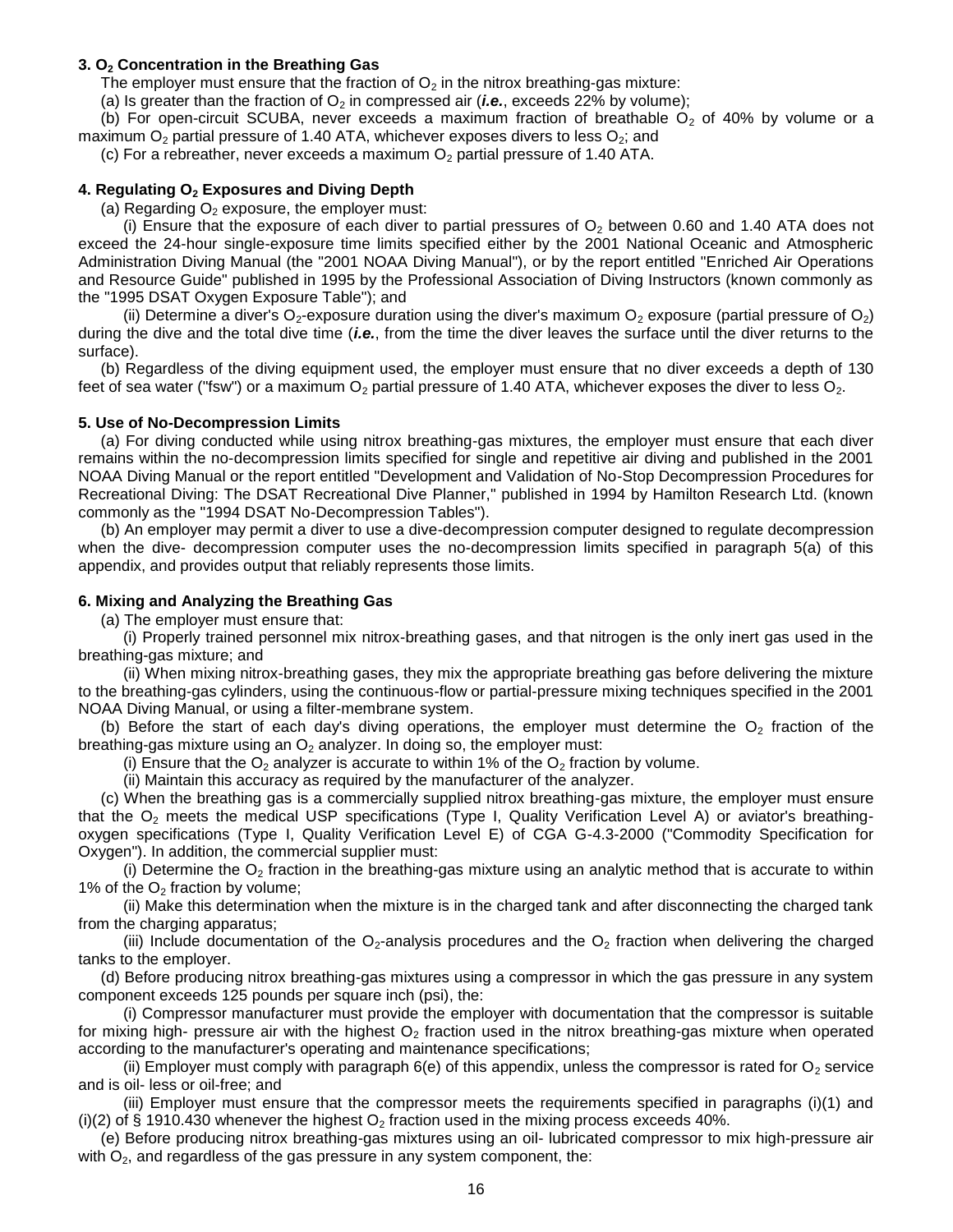(i) Employer must use only uncontaminated air (*i.e.*, air containing no hydrocarbon particulates) for the nitrox breathing-gas mixture;

(ii) Compressor manufacturer must provide the employer with documentation that the compressor is suitable for mixing the high- pressure air with the highest  $O<sub>2</sub>$  fraction used in the nitrox breathing-gas mixture when operated according to the manufacturer's operating and maintenance specifications;

(iii) Employer must filter the high-pressure air to produce  $O<sub>2</sub>$ -compatible air;

(iv) The filter-system manufacturer must provide the employer with documentation that the filter system used for this purpose is suitable for producing  $O_2$ -compatible air when operated according to the manufacturer's operating and maintenance specifications; and

(v) Employer must continuously monitor the air downstream from the filter for hydrocarbon contamination.

(f) The employer must ensure that diving equipment using nitrox breathing-gas mixtures or pure  $O<sub>2</sub>$  under high pressure (*i.e.*, exceeding 125 psi) conforms to the O<sub>2</sub>-service requirements specified in paragraphs (i)(1) and (i)(2) of § 1910.430.

### **7. Emergency Egress**

(a) Regardless of the type of diving equipment used by a diver (*i.e.*, open-circuit SCUBA or rebreathers), the employer must ensure that the equipment contains (or incorporates) an open-circuit emergency-egress system (a "bail-out" system) in which the second stage of the regulator connects to a separate supply of emergency breathing gas, and the emergency breathing gas consists of air or the same nitrox breathing-gas mixture used during the dive.

(b) As an alternative to the "bail-out" system specified in paragraph 7(a) of this appendix, the employer may use:

(i) For open-circuit SCUBA, an emergency-egress system as specified in  $\S$  1910.424(c)(4); or

(ii) For a semi-closed-circuit and closed-circuit rebreather, a system configured so that the second stage of the regulator connects to a reserve supply of emergency breathing gas.

(c) The employer must obtain from the rebreather manufacturer sufficient information to ensure that the bail-out system performs reliably and has sufficient capacity to enable the diver to terminate the dive and return safely to the surface.

### **8. Treating Diving-Related Medical Emergencies**

(a) Before each day's diving operations, the employer must:

(i) Verify that a hospital, qualified health-care professionals, and the nearest Coast Guard Coordination Center (or an equivalent rescue service operated by a state, county, or municipal agency) are available to treat diving-related medical emergencies;

(ii) Ensure that each dive site has a means to alert these treatment resources in a timely manner when a diving-related medical emergency occurs; and

(iii) Ensure that transportation to a suitable decompression chamber is readily available when no decompression chamber is at the dive site, and that this transportation can deliver the injured diver to the decompression chamber within four (4) hours travel time from the dive site.

(b) The employer must ensure that portable  $O_2$  equipment is available at the dive site to treat injured divers. In doing so, the employer must ensure that:

(i) The equipment delivers medical-grade  $O<sub>2</sub>$  that meets the requirements for medical USP oxygen (Type I, Quality Verification Level A) of CGA G-4.3-2000 ("Commodity Specification for Oxygen");

(ii) The equipment delivers this  $O<sub>2</sub>$  to a transparent mask that covers the injured diver's nose and mouth; and

(iii) Sufficient  $O_2$  is available for administration to the injured diver from the time the employer recognizes the symptoms of a diving-related medical emergency until the injured diver reaches a decompression chamber for treatment.

(c) Before each day's diving operations, the employer must:

(i) Ensure that at least two attendants, either employees or non-employees, qualified in first-aid and administering  $O<sub>2</sub>$  treatment, are available at the dive site to treat diving-related medical emergencies; and

(ii) Verify their qualifications for this task.

### **9. Diving Logs and No-Decompression Tables**

(a) Before starting each day's diving operations, the employer must:

(i) Designate an employee or a non-employee to make entries in a diving log; and

(ii) Verify that this designee understands the diving and medical terminology, and proper procedures, for making correct entries in the diving log.

(b) The employer must:

(i) Ensure that the diving log conforms to the requirements specified by paragraph (d) ("Record of dive") of § 1910.423; and

(ii) Maintain a record of the dive according to § 1910.440 ("Recordkeeping requirements").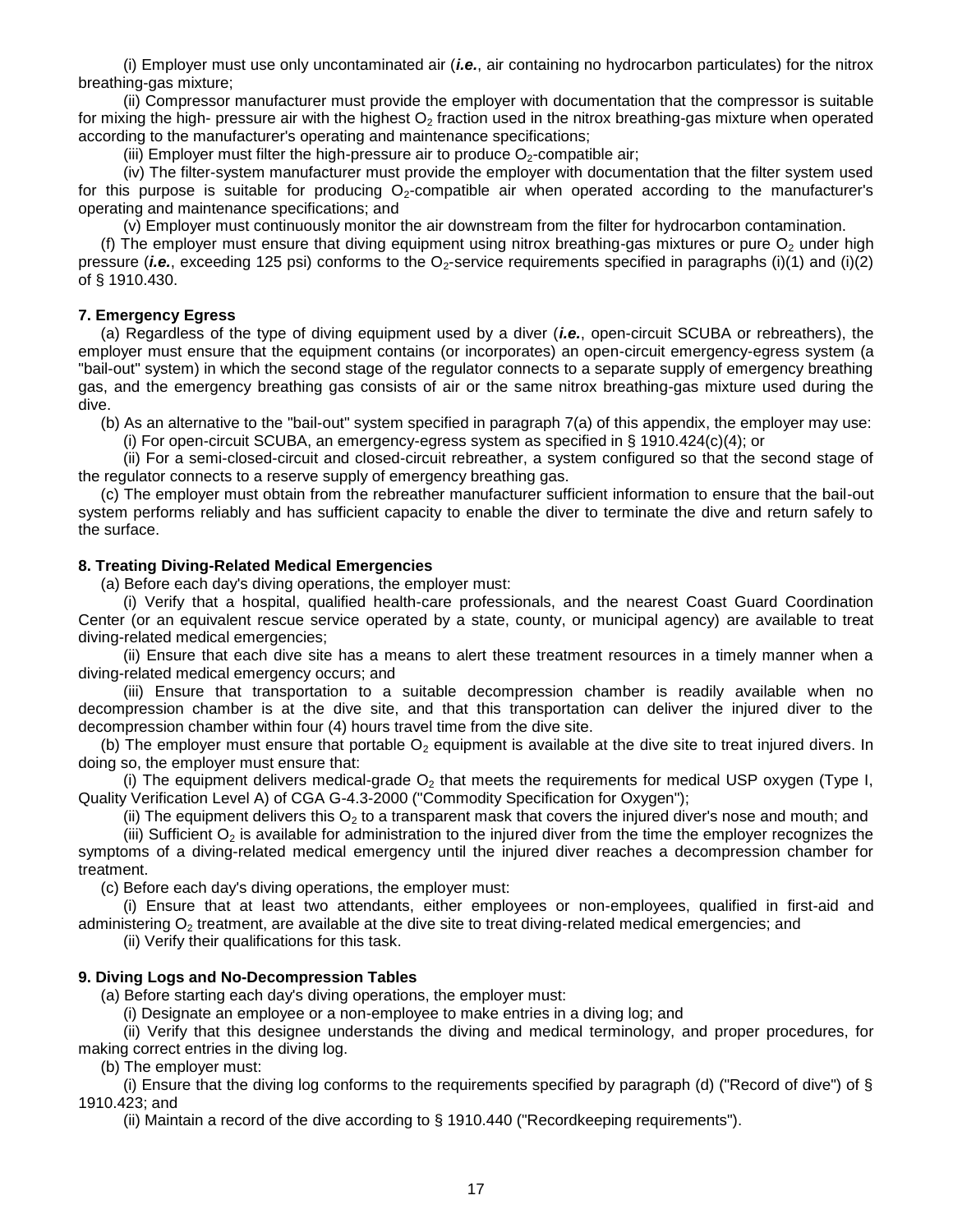(c) The employer must ensure that a hard-copy of the no- decompression tables used for the dives (as specified in paragraph 6(a) of this appendix) is readily available at the dive site, whether or not the divers use divedecompression computers.

# **10. Diver Training**

The employer must ensure that each diver receives training that enables the diver to perform work safely and effectively while using open-circuit SCUBAs or rebreathers supplied with nitrox breathing- gas mixtures. Accordingly, each diver must be able to demonstrate the ability to perform critical tasks safely and effectively, including, but not limited to: recognizing the effects of breathing excessive  $CO<sub>2</sub>$  and  $O<sub>2</sub>$ ; taking appropriate action after detecting excessive levels of  $CO<sub>2</sub>$  and  $O<sub>2</sub>$ ; and properly evaluating, operating, and maintaining their diving equipment under the diving conditions they encounter.

# **11. Testing Protocol for Determining the CO<sup>2</sup> Limits of Rebreather Canisters**

(a) The employer must ensure that the rebreather manufacturer has used the following procedures for determining that the CO<sub>2</sub>-sorbent material meets the specifications of the sorbent material's manufacturer:

(i) The North Atlantic Treating Organization  $CO<sub>2</sub>$  absorbent-activity test;

(ii) The RoTap shaker and nested-sieves test;

(iii) The Navy Experimental Diving Unit ("NEDU")-derived Schlegel test; and

(iv) The NEDU MeshFit software.

(b) The employer must ensure that the rebreather manufacturer has applied the following canister-testing materials, methods, procedures, and statistical analyses:

(i) Use of a nitrox breathing-gas mixture that has an  $O_2$  fraction maintained at 0.28 (equivalent to 1.4 ATA of  $O<sub>2</sub>$  at 130 fsw, the maximum  $O<sub>2</sub>$  concentration permitted at this depth);

(ii) While operating the rebreather at a maximum depth of 130 fsw, use of a breathing machine to continuously ventilate the rebreather with breathing gas that is at 100% humidity and warmed to a temperature of 98.6 degrees F (37 degrees C) in the heating- humidification chamber;

(iii) Measurement of the  $O_2$  concentration of the inhalation breathing gas delivered to the mouthpiece;

(iv) Testing of the canisters using the three ventilation rates listed in Table I below (with the required breathing-machine tidal volumes and frequencies, and CO<sub>2</sub>-injection rates, provided for each ventilation rate):

| <b>Ventilation rates</b><br>(Lpm, ATPS <sup>1</sup> )                           | <b>Breathing machine</b><br>tidal volumes (L) | <b>Breathing machine</b><br>frequencies<br>(breaths per min.) | $CO2$ injection rates<br>(Lpm, STPD <sup>2</sup> ) |
|---------------------------------------------------------------------------------|-----------------------------------------------|---------------------------------------------------------------|----------------------------------------------------|
| 22.5                                                                            | 1.5                                           | 15                                                            | 0.90                                               |
| 40.0                                                                            | 2.0                                           | 20                                                            | 1.35                                               |
| 62.5                                                                            | 2.5                                           | 25                                                            | 2.25                                               |
| <sup>1</sup> ATPS means ambient temperature and pressure, saturated with water. |                                               |                                                               |                                                    |

**Table I. Canister Testing Parameters**

 $2$  STPD means standard temperature and pressure, dry; the standard temperature is 32 degrees F (0 degrees C).

(v) When using a work rate (*i.e.*, breathing-machine tidal volume and frequency) other than the work rates listed in the table above, addition of the appropriate combinations of ventilation rates and  $CO<sub>2</sub>$ -injection rates;

(vi) Performance of the  $CO<sub>2</sub>$  injection at a constant (steady) and continuous rate during each testing trial;

(vii) Determination of canister duration using a minimum of four (4) water temperatures, including 40, 50, 70, and 90 degrees F (4.4, 10.0, 21.1, and 32.2 degrees C, respectively);

(viii) Monitoring of the breathing-gas temperature at the rebreather mouthpiece (at the "chrome T" connector), and ensuring that this temperature conforms to the temperature of a diver's exhaled breath at the water temperature and ventilation rate used during the testing trial;  $(1)$ 

(ix) Implementation of at least eight (8) testing trials for each combination of temperature and ventilation- $CO<sub>2</sub>$ - injection rates (for example, eight testing trials at 40 degrees F using a ventilation rate of 22.5 Lpm at a  $CO<sub>2</sub>$ injection rate of 0.90 Lpm);

(x) Allowing the water temperature to vary no more than 2.0 degrees F ( 1.0 degree C) *between* each of the eight testing trials, and no more than 1.0 degree F ( 0.5 degree C) within each testing trial;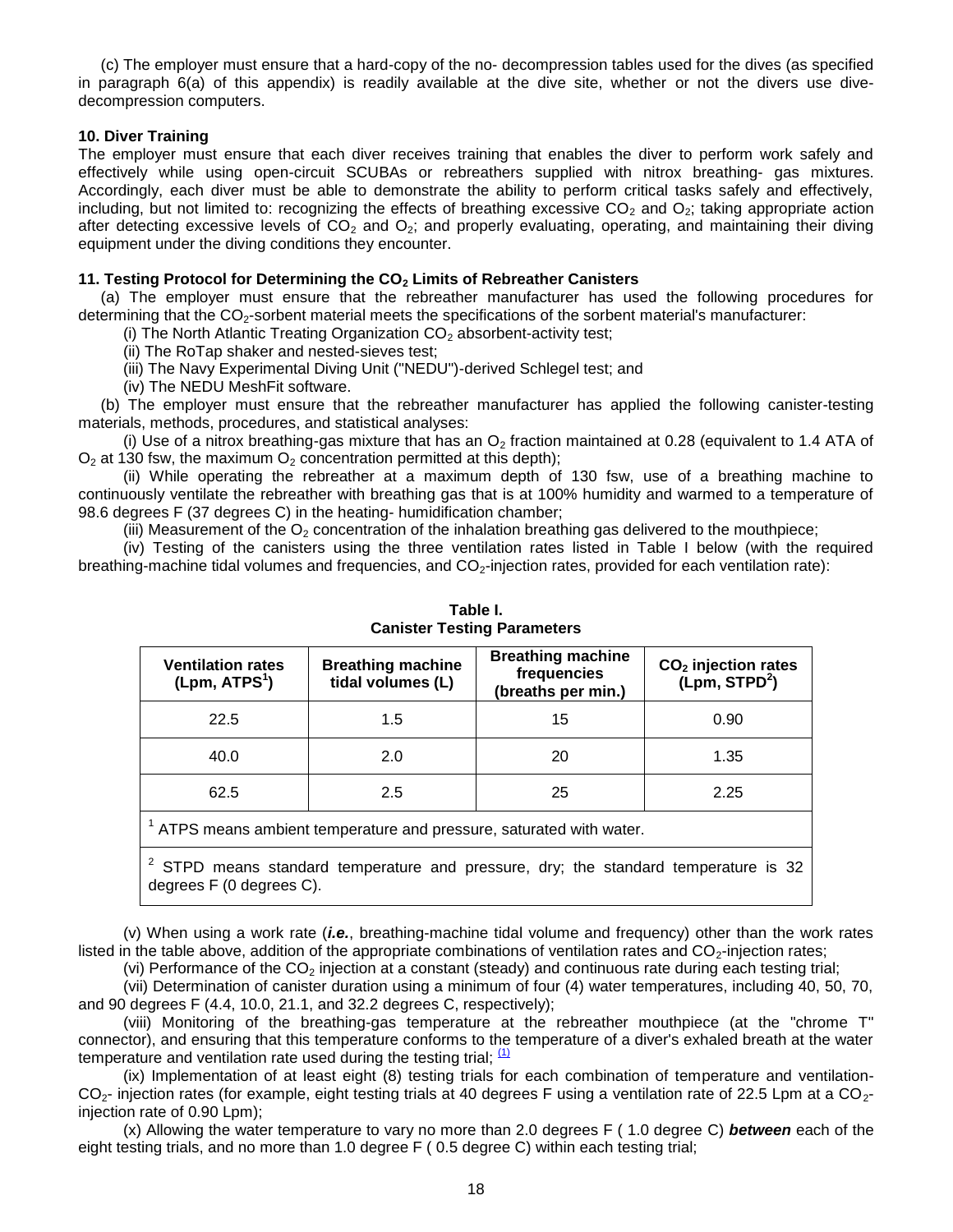(xi) Use of the average temperature for each set of eight testing trials in the statistical analysis of the testingtrial results, with the testing-trial results being the time taken for the inhaled breathing gas to reach 0.005 ATA of  $CO<sub>2</sub>$  (*i.e.*, the canister-duration results);

(xii) Analysis of the canister-duration results using the repeated-measures statistics described in NEDU Report 2-99;

(xiii) Specification of the replacement schedule for the  $CO_2$ -sorbent materials in terms of the lower prediction line (or limit) of the 95% confidence interval; and

(xiv) Derivation of replacement schedules only by interpolating among, but not by extrapolating beyond, the depth, water temperatures, and exercise levels used during canister testing.

**Footnote (1)** NEDU can provide the manufacturer with information on the temperature of a diver's exhaled breath at various water temperatures and ventilation rates, as well as techniques and procedures used to maintain these temperatures during the testing trials.

[69 FR 7363, Feb. 17, 2004]